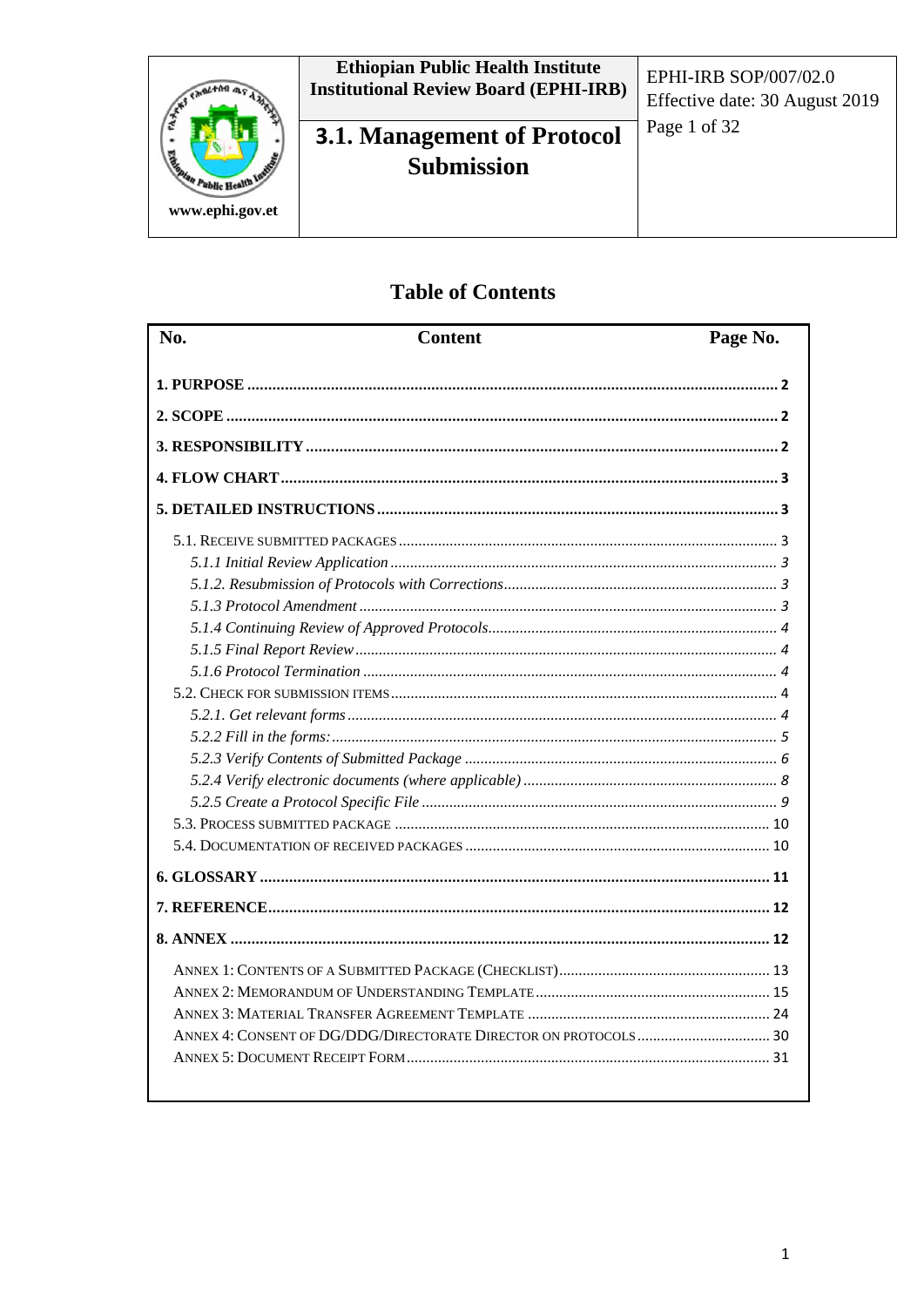

### **1. Purpose**

This standard operating procedure is designed to describe how the Secretariat of the Institutional Review Board(IRB) manages protocol submissions to the EPHI-IRB.

## **2. Scope**

Protocol submissions include:

- Submission for Initial Review
- Resubmission of Protocols with Corrections
- Protocol Amendment
- Continuing Review of Approved Protocols
- Final Report Review
- Protocol Termination

#### **3. Responsibility**

It is the responsibility of the IRB secretariat to receive, record, distribute for review and get the submission packages approved by the IRB, as well as to deliver the review results to the protocol applicants.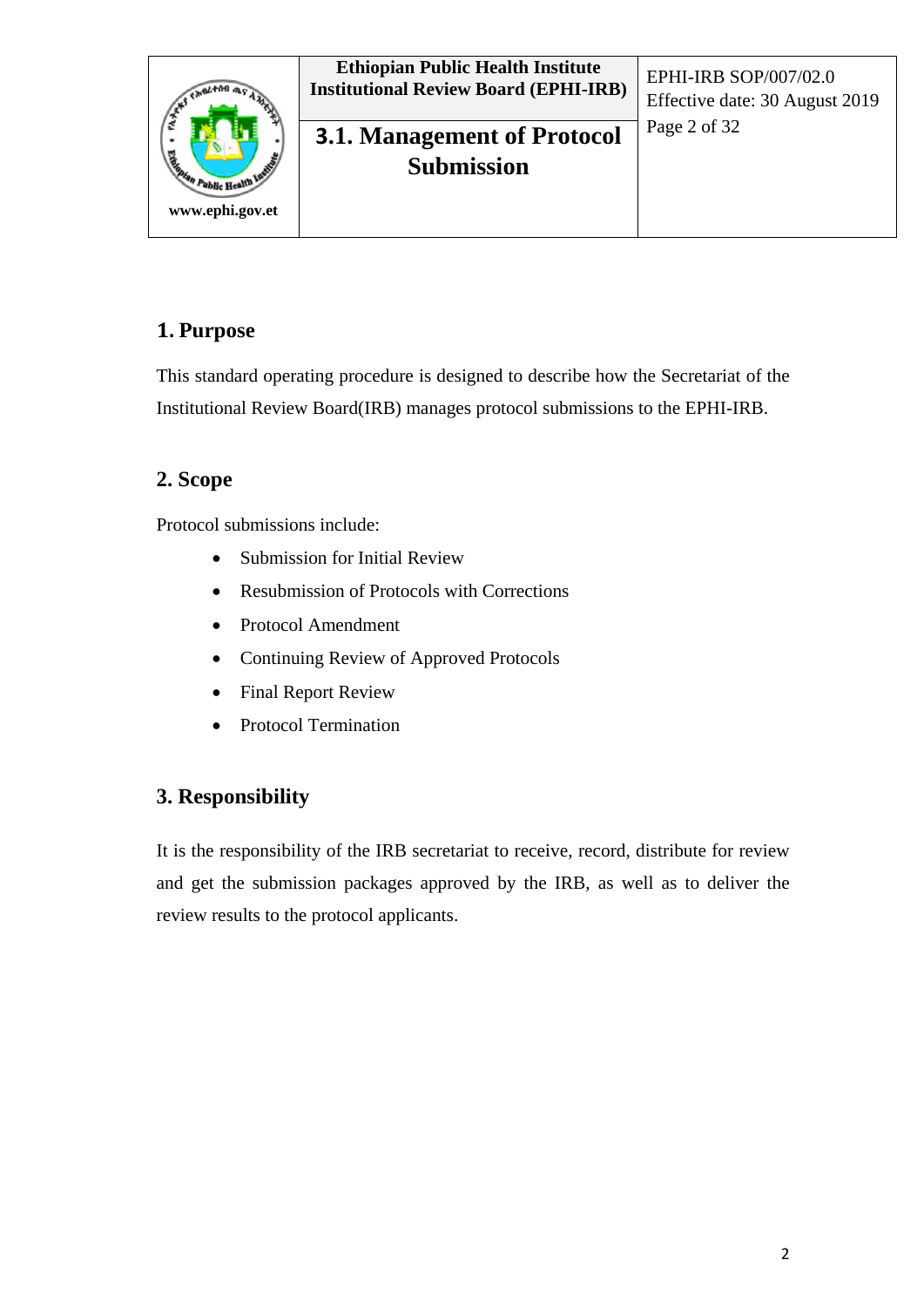

#### **4. Flow chart**

| No.                         | <b>Activity</b>                             | <b>Responsibility</b>  |
|-----------------------------|---------------------------------------------|------------------------|
|                             | <b>Receive Submitted Packages</b>           | <b>IRB</b> Secretariat |
| $\mathcal{D}_{\mathcal{A}}$ | Check for submission items and completeness | <b>IRB</b> Secretariat |
| 3                           | Process submitted package                   | <b>IRB</b> Secretariat |
|                             | Documentation                               | <b>IRB</b> Secretariat |

## **5. Detailed instructions**

#### **5.1.Receive submitted packages**

#### **5.1.1 Initial Review Application**

• Go to  $5.2$ .

#### **5.1.2. Resubmission of Protocols with Corrections**

- Retrieve the previous receipt form from the Secretariat's records, and
- Go to step  $5.2.1.2$

#### **5.1.3 Protocol Amendment**

- Retrieve the previous receipt form from the Secretariat's records, and
- Go to step  $5.2.1.3$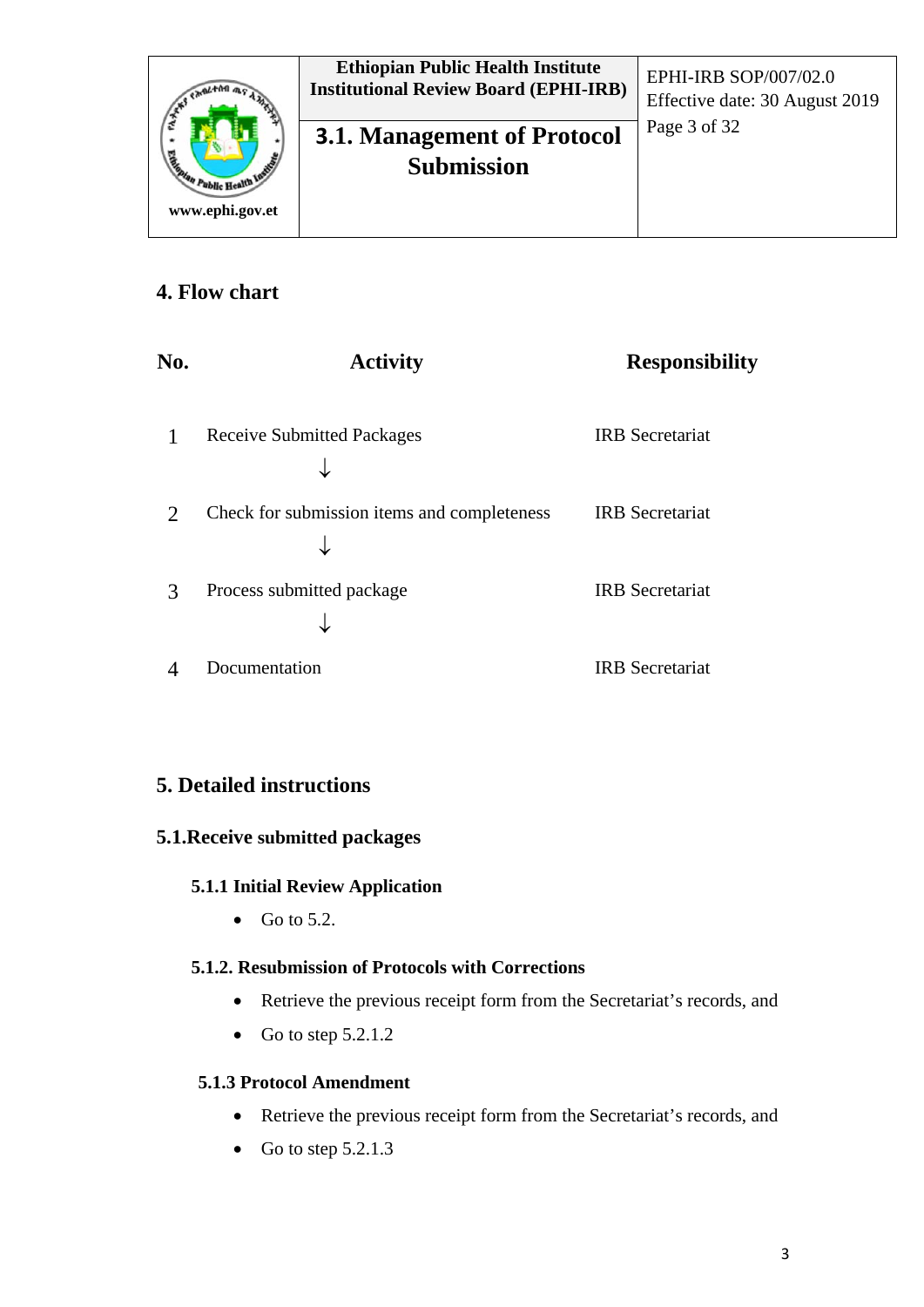

## **3.1. Management of Protocol** <sup>Page 4 of 32</sup> **Submission**

#### **5.1.4 Continuing Review of Approved Protocols**

- Retrieve the previous receipt form from the Secretariat's records, and
- Go to step  $5.2.1.4$

#### **5.1.5 Final Report Review**

- Retrieve the previous receipt form from the Secretariat's records, and
- Go to step  $5.2.1.5$

#### **5.1.6 Protocol Termination**

- Retrieve the previous receipt form from the Secretariat's records, and
- Go to step  $5.2.1.6$

#### **5.2. Check for submission items**

#### **5.2.1.Get relevant forms**

5.2.1.1Initial Review Application

- A checklist for contents of a submitted package, form EPHI-IRB AF 01-007/02.0
- A document receipt form, EPHI-IRB AF 05-007/02.0 and an application form for initial review, EPHI-IRB AF01-011/02.0
- Go to step  $5.2.2$
- For **e-submission**, go to 5.2.3 (Filled EPHI-IRB AF 01- 010/02.0application form for initial review should be attached)

#### 5.2.1.2 Resubmission of Protocols with corrections

- A checklist form (EPHI-IRB AF 01-007/02.0)
- A document receipt form (EPHI-IRB AF 05-007/02.0)
- A review of resubmitted protocol form (EPHI-IRB AF 01- 013/02.0)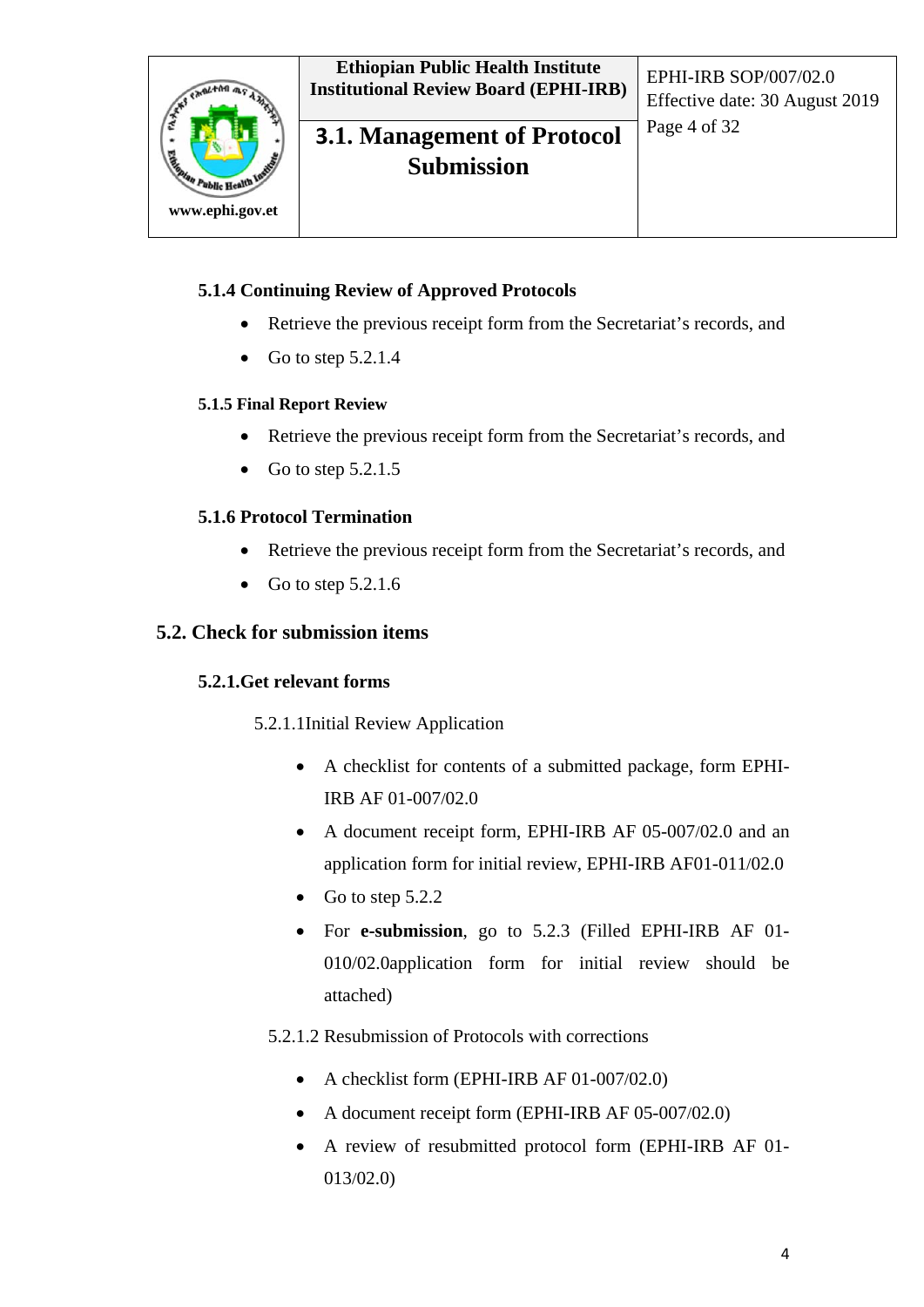

## **3.1. Management of Protocol** Page 5 of 32 **Submission**

Effective date: 30 August 2019

• Go to step  $5.2.2$ 

5.2.1.3 Protocol Amendments

- A checklist for contents of a submitted package, form EPHI-IRB AF 01-007/02.0
- A document receipt form, EPHI-IRB AF 04-007/02.0
- Go to step 5.2.2
- 5.2.1.4 Continuing Reviews of Approved Protocols
	- A checklist for contents of a submitted package, form EPHI-IRB AF 01-007/02.0
	- A document receipt form, EPHI-IRB AF 05-007/02.0
	- A re-review report form, EPHI-IRB AF 01-011/02.0
	- Go to step  $5.2.2$
- 5.2.1.5 Final Report Review
	- A checklist for contents of a submitted package, form EPHI-IRB AF 01-007/02.0
	- A document receipt form, EPHI-IRB AF 05-007/02.0
	- Go to step 5.2.2

5.2.1.6Protocol Termination

- A checklist for contents of a submitted package, form EPHI-IRB AF 01-007/02.0,
- A document receipt form, EPHI-IRB AF 05-007/02.0, and
- Go to step 5.2.2

#### **5.2.2 Fill in the forms:**

• Give the form EPHI-IRB AF 01-007/02.0, document receipt form EPHI-IRB AF 05-007/02.0 and the form EPHI-IRB AF 01- 011/02.0to the applicants to fill up the relevant information.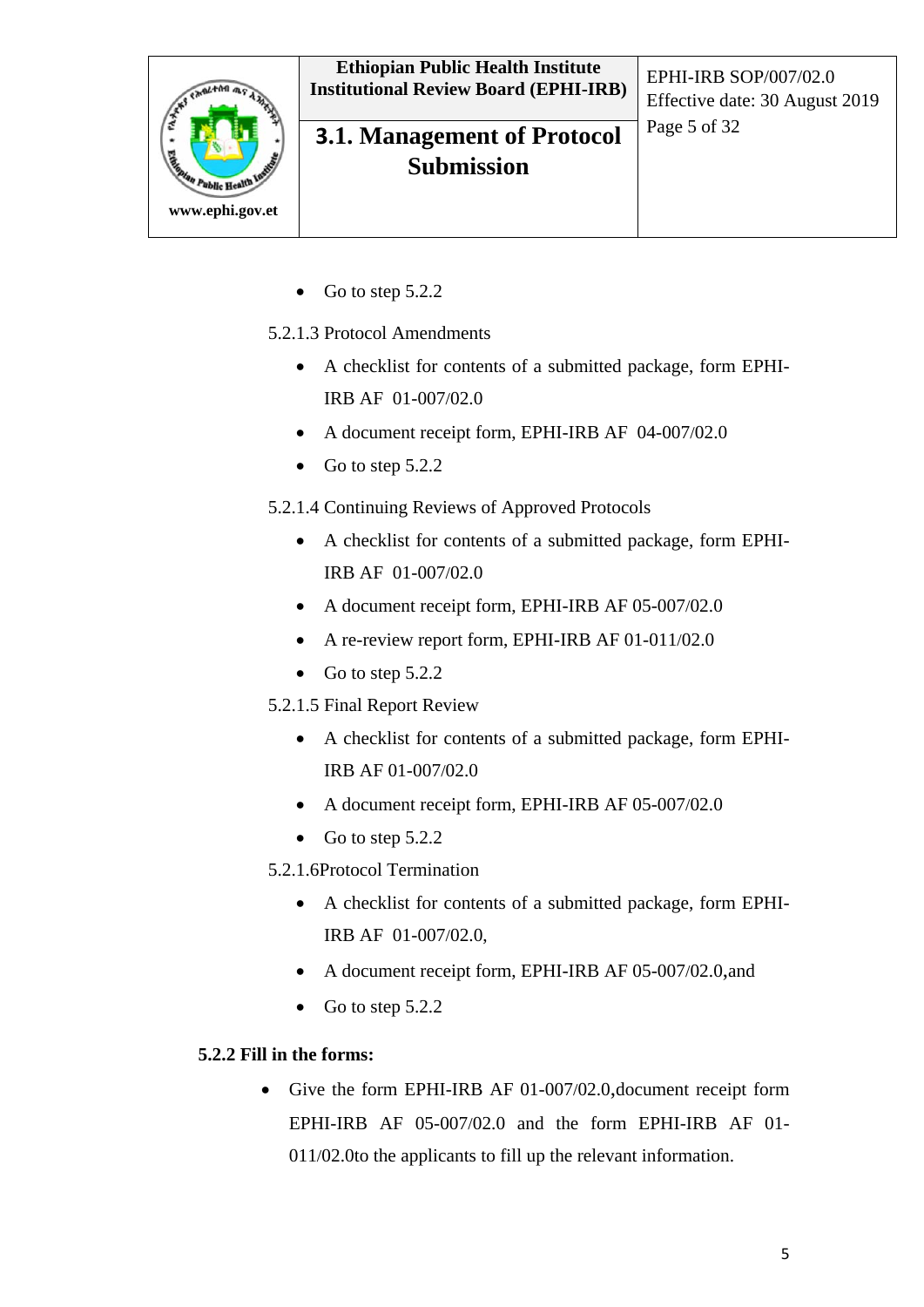

## **3.1. Management of Protocol** Page 6 of 32 **Submission**

Effective date: 30 August 2019

#### **5.2.3 Verify Contents of Submitted Package**

- Use the checklist for contents of a submitted package, form EPHI-IRB AF 01-007/02.0,
- Check the applicable documents to ensure that all required forms and materials are contained within the submitted package
- Verify contents of the protocol submitted package to include:
	- Original Application Form for Initial Review
	- Summary Sheet or Memorandum of the study Protocol
	- Study Protocol and Related Documents
	- Supporting letterfrom EPHI Directors, Deputy Director Generals, Director General and other institutes to EPHI-IRB
	- Memorandum of Understanding MoU) if project is to be executed by two or more institutions (Use SOP Template included under AnnexEPHI-IRB AF 02-007/02.0). Protocols submitted from Ministry of Health and its agencies as well asstudents are not subjected to be supported by MoU, rather, supporting letter from the respective office or university suffice to continue the review process
	- Material Transfer Agreement (MTA) between provider and recipient institutions if any biological material is to be exported outside Ethiopia (Use Annex EPHI-IRB AF 03- 007/02.0as template) and analyzed. Biological materials to be exported and analyzed by project investigators in a laboratory abroad due to limited institutional capacity and/or improve efficiency without involving any other party or individual may however be exempted from MTA throughdecision to be made by full board meeting.Supporting relevant document(s)and commitment letter from the PI or designeefor takingfull accountability of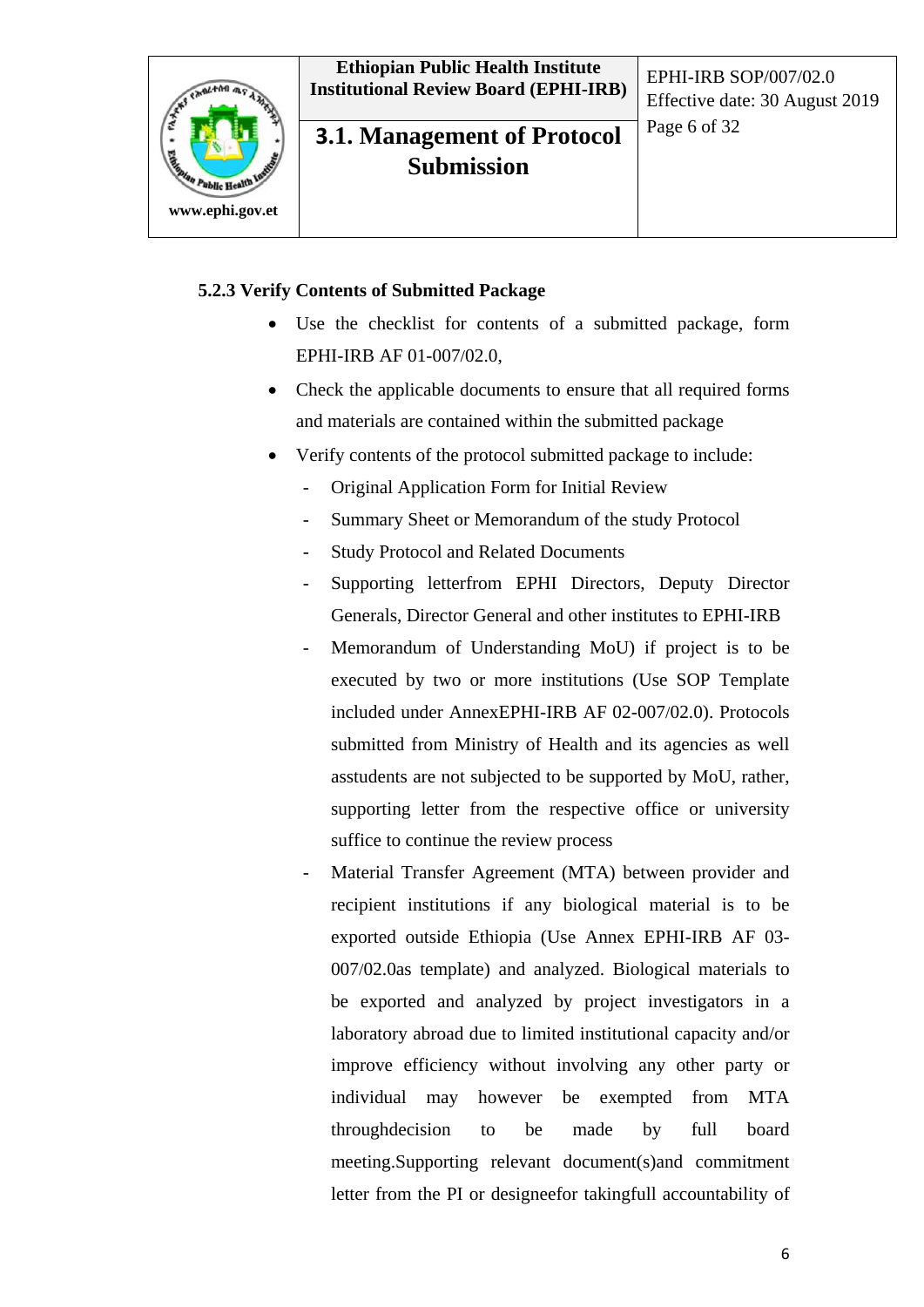

## **3.1. Management of Protocol** Page 7 of 32 **Submission**

Effective date: 30 August 2019

ensuring the aforementioned process,highest possible measure to maintain confidentiality of data,standard disposal or returning of all leftover of exported biological samples or its productshould however be attached given IRB permits export without MTA.

- Receive Director General/Deputy Director General/Directorate Director supporting letter for submission of the protocol (EPHI-IRB AF 04-007/02.0) for review and determination
- Check completeness of necessary information in the Application Form for Initial Review
- Check the Summary Sheet or Memorandum of the study protocol for inclusion of the followings:
	- Title of the Protocol
	- Principal Investigator
	- **Sponsor**
	- **Summary**
	- Type of Protocol (screening, survey, pre-clinicallaboratorybased studies)
	- **Objectives**
	- Anticipated Outcome
	- Inclusion/Exclusion Criteria
	- Withdrawal or discontinuation Criteria
	- Modes of Treatment Studied
	- Methodology (synopsis of study design)
	- Analysis (methods)
	- Activity plan / Timeline
	- IND Number (if applicable)
	- Schedule and Duration of Treatment
	- Efficacyor Evaluation Criteria (Response/Outcome)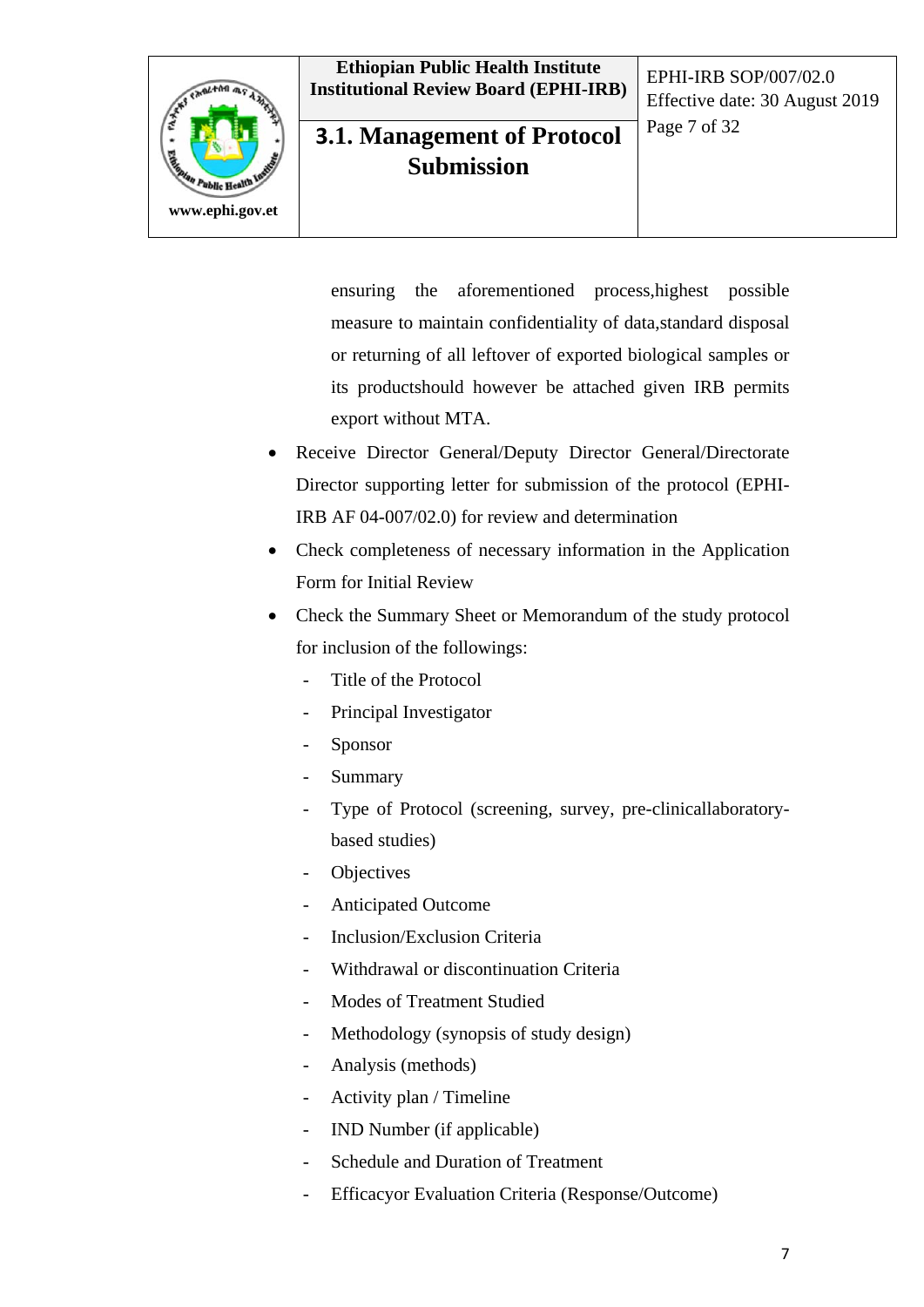

## **3.1. Management of Protocol** Page 8 of 32 **Submission**

Effective date: 30 August 2019

- Safety Parameters Criteria (Toxicity)
- Conflict of Interest Declaration
- Check the submitted **Protocol and Related Documents** for the following contents
	- Participants' information sheets
	- Informed Consent Form
	- Case Record Form (CRF) for clinical trial studies
	- Study budget and budget justification
	- Curriculum Vitae (CV) of investigators
	- Other pertinent documents to the specific protocol as appropriate
	- GCP training certificate and/or basic research ethics trainingcertificate
	- MoU, if the study is to be conducted with collaborating institutes
- See if changes made to the documents be underlined or highlighted

#### **5.2.4 Verify electronic documents (where applicable)**

• Place the electronic computer documents (protocol summary, protocol and protocol-related documents) on the IRB server or the Local Area Network at the time of submission for initial protocol review or protocol amendment packages in the following drive and folder:

#### C:\studies\protocols\new\ (short name of title)

- Verify that the electronic version and the contents of the documents match the copy submitted by comparing a hard copy of the electronic document with the submitted one
- Print out the protocol documents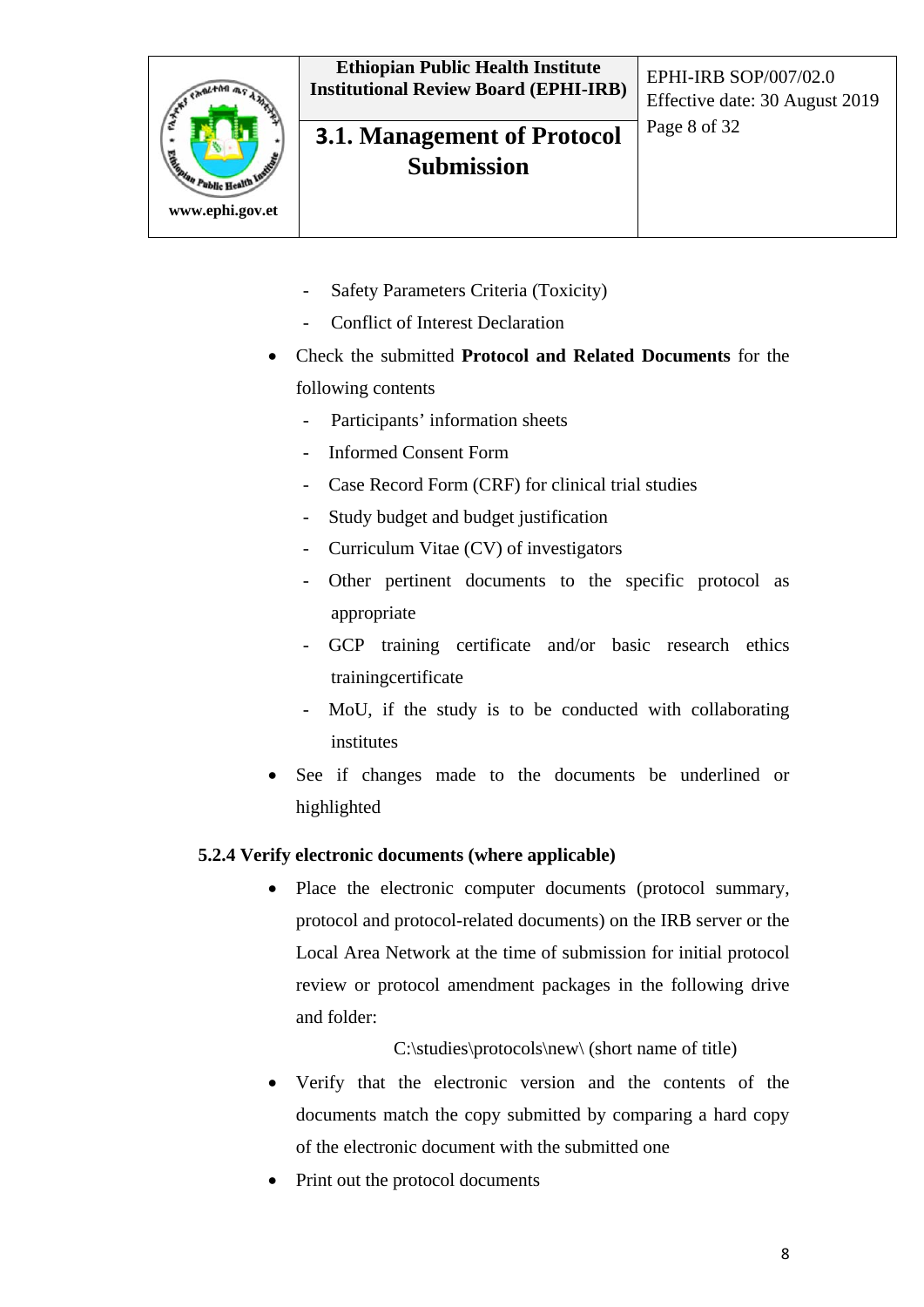

## **3.1. Management of Protocol** Page 9 of 32 **Submission**

Effective date: 30 August 2019

- Verify the correctness of the documents
- Check that all pages of the documents have been included and that the submitted protocol and protocol-related documents do not have missing pages
- Certify the printed hard copy in the same manner as the submitted document(s) with the dated signature
- Stamp and assign a running number to the received protocols, applying the system of 7 letters and 7 digits indication institutional review board of EPHI followed by hyphen then sequence of protocol number and year of submission. For example**EPHI-IRB-188-2019** means **EPHI-IRB:** Institutional Review Board of Ethiopian Public Health institute;**189**: protocol number, **2019**: year of submission that is submitted in 2019
- Count for correct numbers of copies
- Store the hard copy of the electronic document with the submitted documents
- Use the assigned running number of the protocol as the labeled name
- Identify clearly as the hard copy of the electronic document, and
- Return incomplete submission package to the protocol applicant with notification of missing items

#### **5.2.5Create a Protocol Specific File**

- Get the "**Protocol Submission"** file
- Record the name and the number of the submitted protocol
- Record the receiving date and the name of the receiver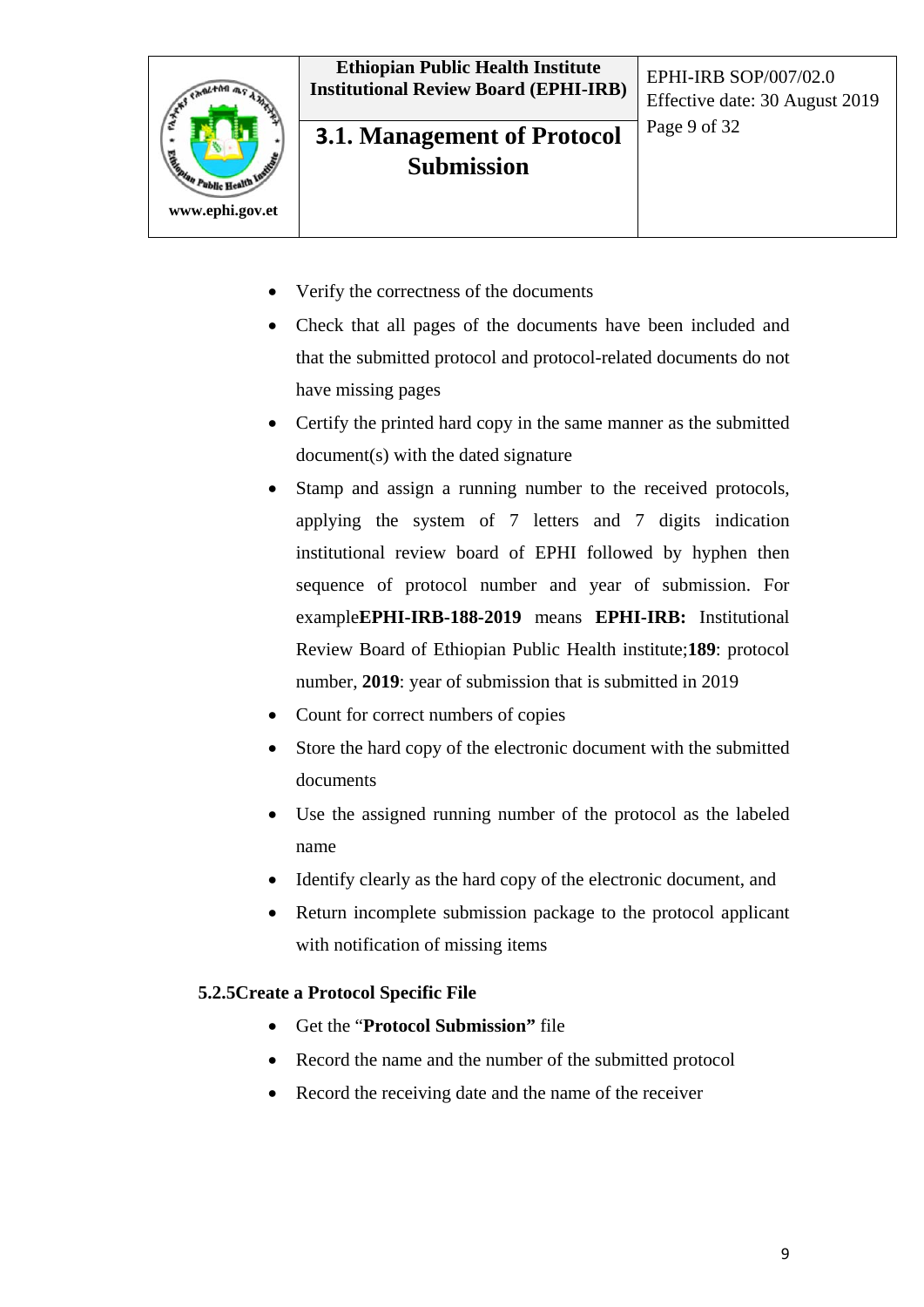

## **3.1. Management of Protocol** Page 10 of 32 **Submission**

Effective date: 30 August 2019

#### **5.3. Process submitted package**

- Get the Form EPHI-IRB AF 01-007/02.0, document receipt form EPHI-IRB AF 05-007/02.0 and EPHI-IRB AF 01-011/02.0back from the applicants
- Check for completeness of information
- Notify the applicants if a package is incomplete
- State clearly the items missing in the package
- Fill up the related parts and the missing documents
- Stamp the receiving date on the letter and the first page of the documents
- Initial the receiver's name on the receiving documents,
- Make a photocopy of the completed Form EPHI-IRBAF 05-007/02.0
- Return the original copy of EPHI-IRB AF 05-007/02.0to the applicants for their records
- Attach the filled checklist (EPHI-IRB AF 01- 007/02.0),supporting letter from respective official (EPHI-IRB AF 04-007/02.0) and form EPHI-IRB AF 05- 007/02.0; as well as copy/copies of MoU (EPHI-IRB AF 02-007/02.0.) and MTA (EPHI-IRB AF 03-007/02.0.), if there is/are anywith a staple
- Keep copy of the document receipt form in the "Protocol submission file"
- Attach an Initial Review Application Form (EPHI-IRB AF 01-011/02.0) to the Research Protocol packages, and
- Keep the copy of the submitted documents with original signatures in the "Submission" file.

#### **5.4.Documentation of received packages**

• Bind the packages together appropriately, and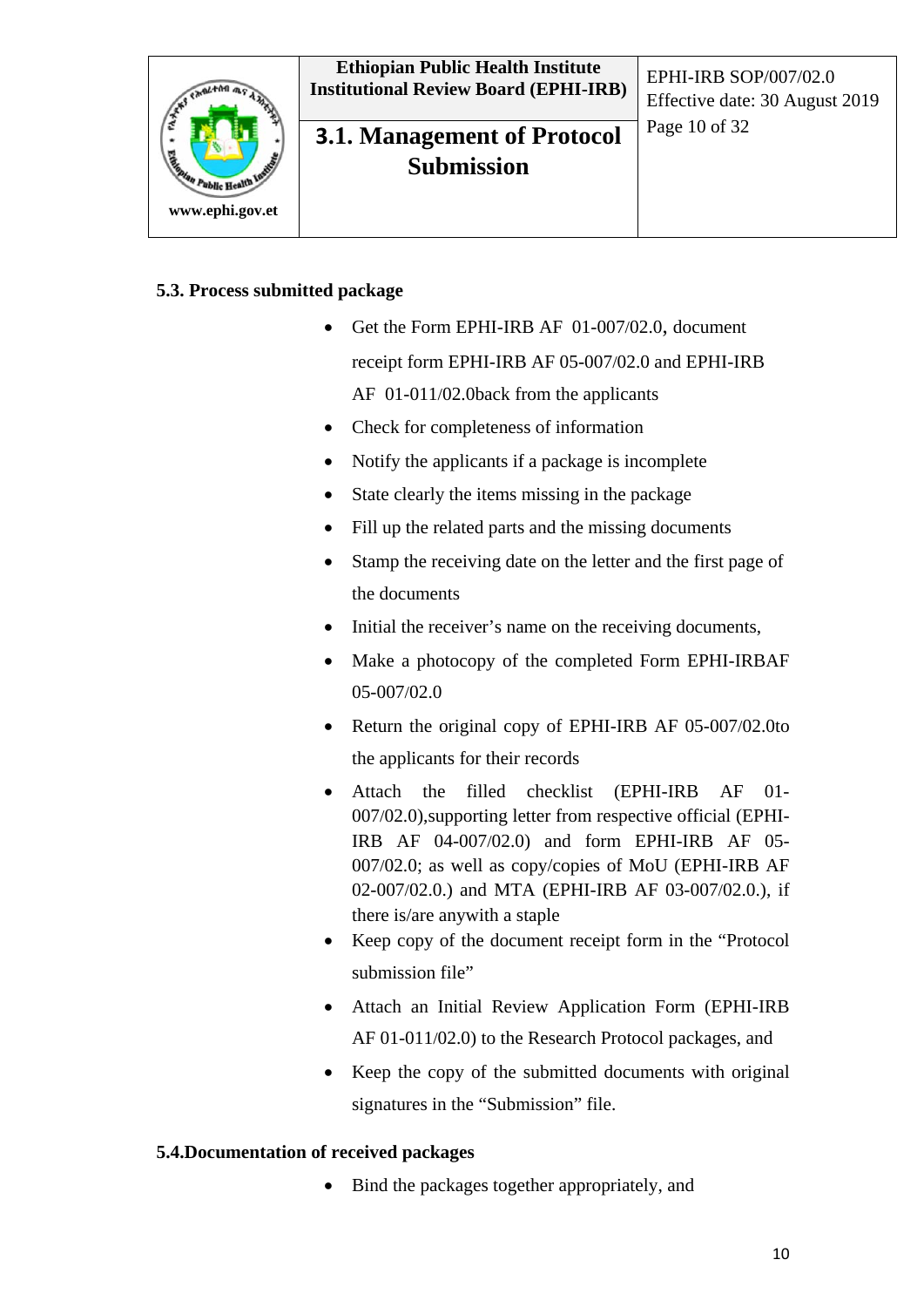

## **3.1. Management of Protocol** Page 11 of 32 **Submission**

Effective date: 30 August 2019

• The submitted hard copy protocols and related documents will be labeled and stored in the locked shelf of SERO in FIFO sequence.

## **6. Glossary**

| <b>FIFO</b> | First in First Out sequence        |
|-------------|------------------------------------|
| <b>GCP</b>  | <b>Good Clinical Practice</b>      |
| <b>MTA</b>  | <b>Material Transfer Agreement</b> |
| MoU         | Memorandum of Understanding        |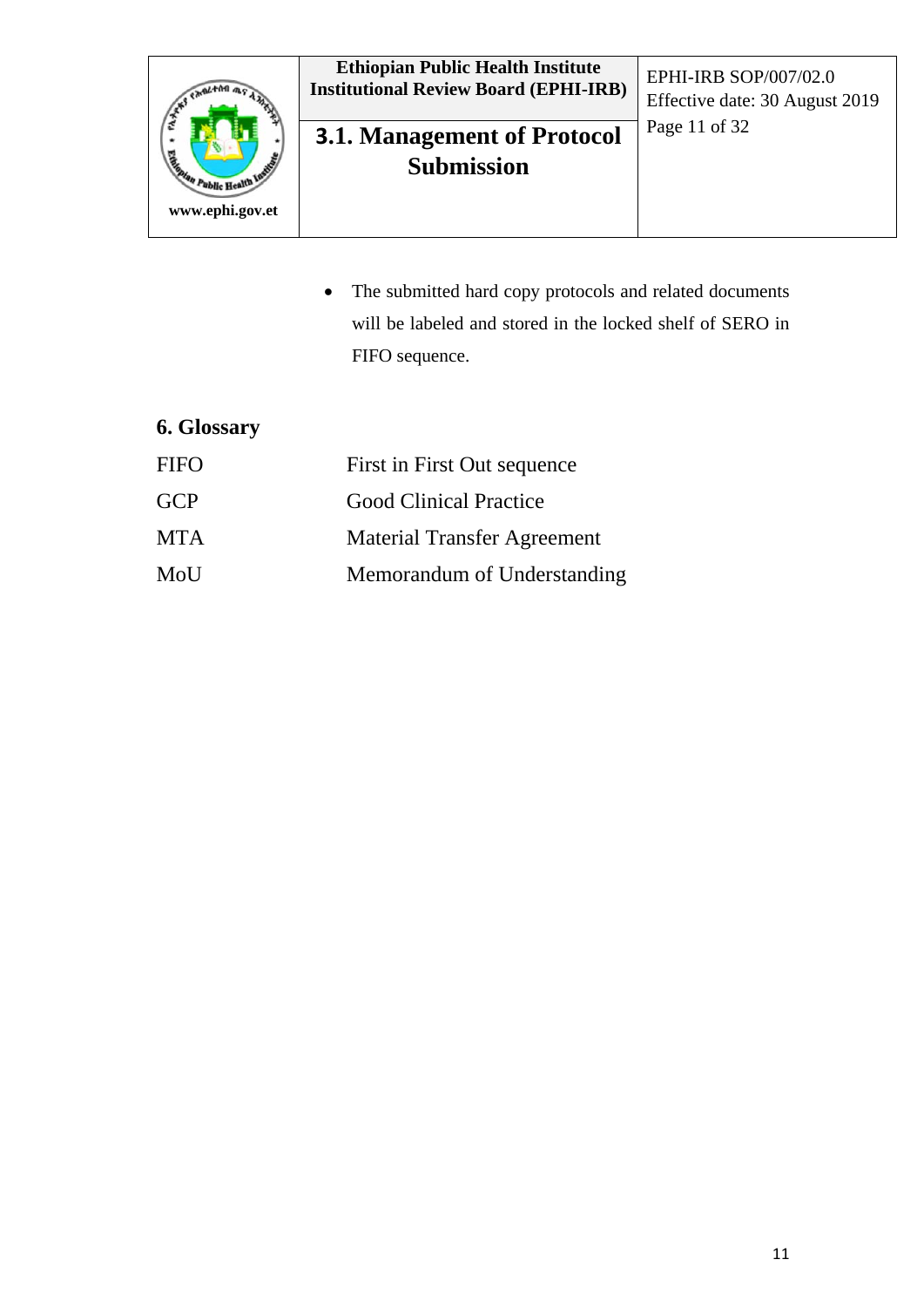

## Page 12 of 32 **3.1. Management of Protocol Submission**

## **7. Reference**

- 1. World Health Organization, Standards and Operational Guidance for Ethics Review of Health-Related Research with Human Participant, 2011.
- 2. International Conference on Harmonization, Guidance on Good Clinical Practice (ICH GCP) 2016.
- 3. Associated SOPs:EPHI-IRB SOP 008/02.0; EPHI-IRB SOP 010/02.0EPHI-IRB SOP 011/02.0; EPHI-IRBSOP 013/02.0

## **8. Annex**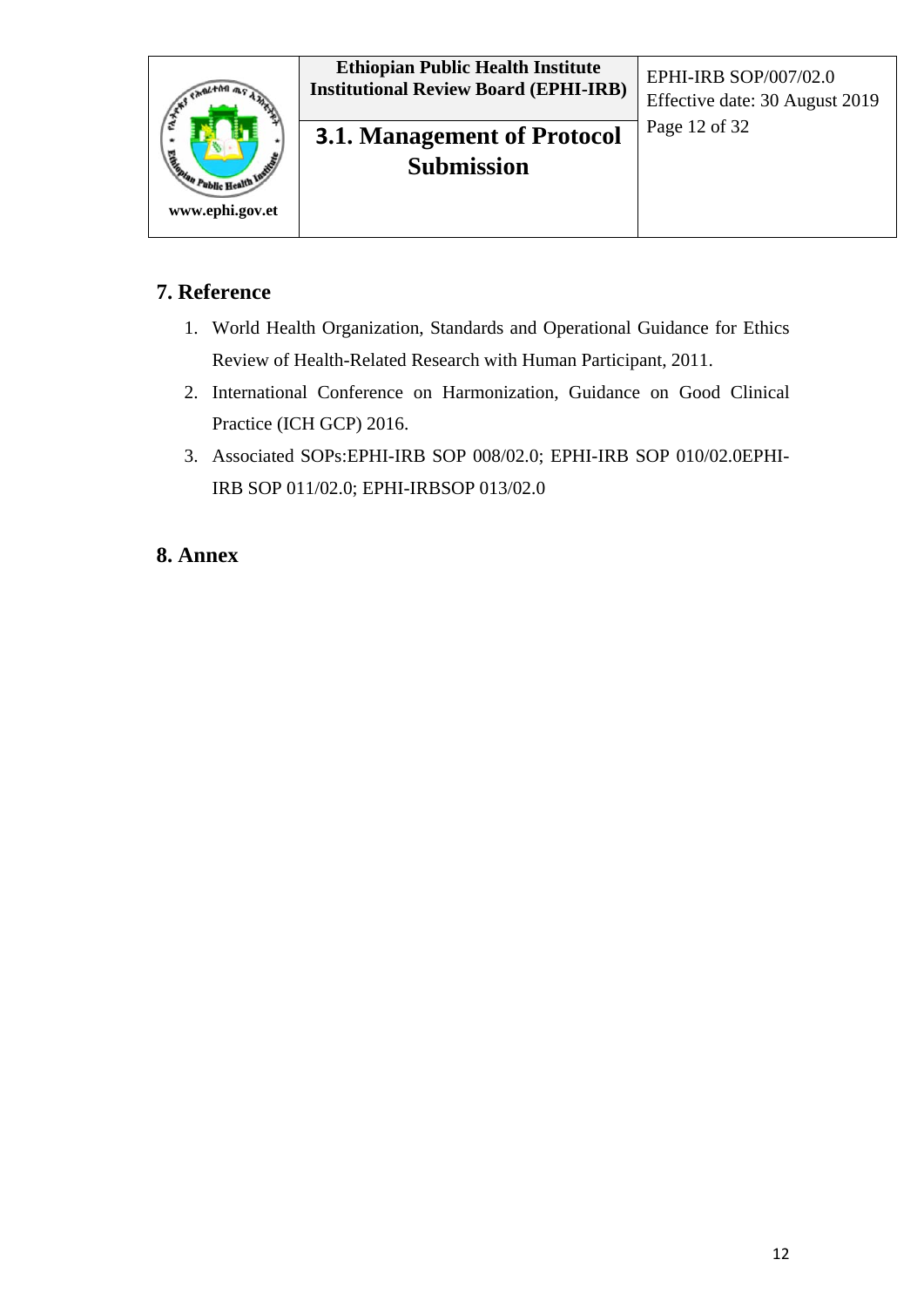

## **3.1. Management of Protocol** Page 13 of 32 **Submission**

Effective date: 30 August 2019

#### Annex 1:Contents of a Submitted Package (Checklist) (EPHI-IRB AF 01-007/02.0)

#### **Protocol Number:………………..**

#### **Initial Review Submitted Package**

- □ Protocol Summary Sheet
- Original Initial Review Application Form
- □ Office memo or supporting letter
- Protocol and Protocol-Related Documents

 $\Box$ information for subjects  $\Box$  informed consent form

 $\Box$  case report forms (CRF)  $\Box$  study budget

 $\Box$  Curriculum vitae (CV)  $\Box$  GCP or research ethics training

#### certificates

 $\Box$ investigator's brochure  $\Box$ MoU

□ Others…………………………

#### **Resubmission for Re-review Submitted Package**

- Resubmission or "Correction" Memorandum
- Revised Protocol Summary Sheet (if submitted initially)
- Original Initial Review Application Form
- Protocol and Protocol-Related Documents
	- $\Box$  information for subjects  $\Box$  informed consent form
	- $\Box$ case report forms (CRF)  $\Box$  study budget
	- $\Box$  Curriculum vitae (CV)  $\Box$  GCP or research ethics training

#### certificates

 $\Box$ investigator's brochure  $\Box$ MoU

```
 Others…………………………
```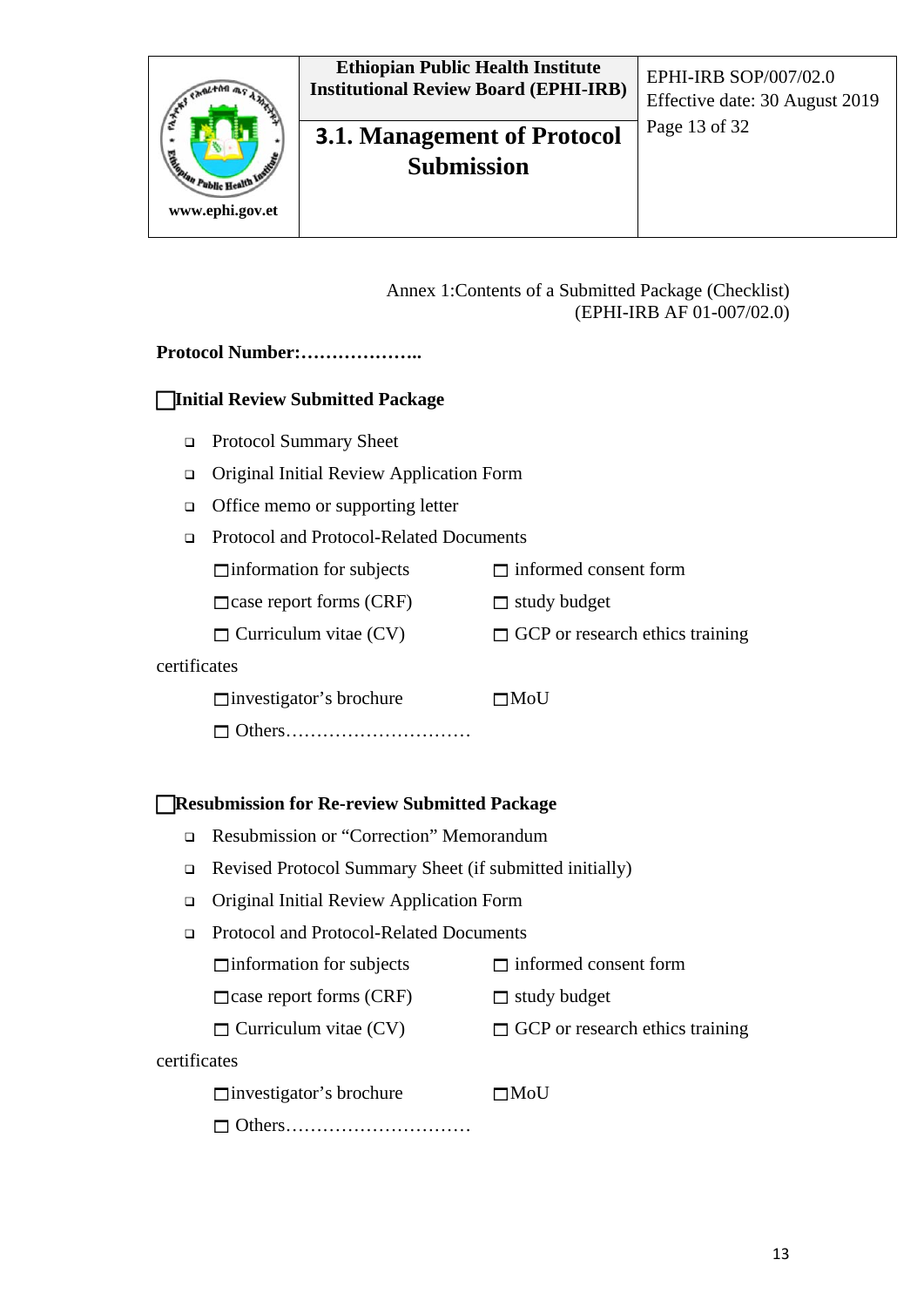

## **3.1. Management of Protocol** <sup>Page 14 of 32</sup> **Submission**

Effective date: 30 August 2019

*Note*: Changes made to the protocol and protocol-related documents should be clearly marked either with the underlining or highlighting feature of the document or the software package used to prepare the documents.

#### **Protocol Amendment Submitted Package**

- Request for Amendment Memorandum
- Original Amendment Submission Form
- Protocol and Protocol-Related Documents

*Note*: Changes made to the protocol and protocol-related documents should be clearly marked either with the underlining or highlighting feature of the software package used to prepare the document.

#### **Continuing Review Package**

- Request for Continuing Review Memorandum
- Original Continuing Review Application Form
- Current Informed Consent Document (last approved by the IRB)

#### **Final Report Review**

- Request for Final Report Review
- Original Final Report Review Application Form

#### **Protocol Termination Package**

- Request for Termination Memorandum
- Original Continuing Review Application Form (Termination Submissions are contained on this form).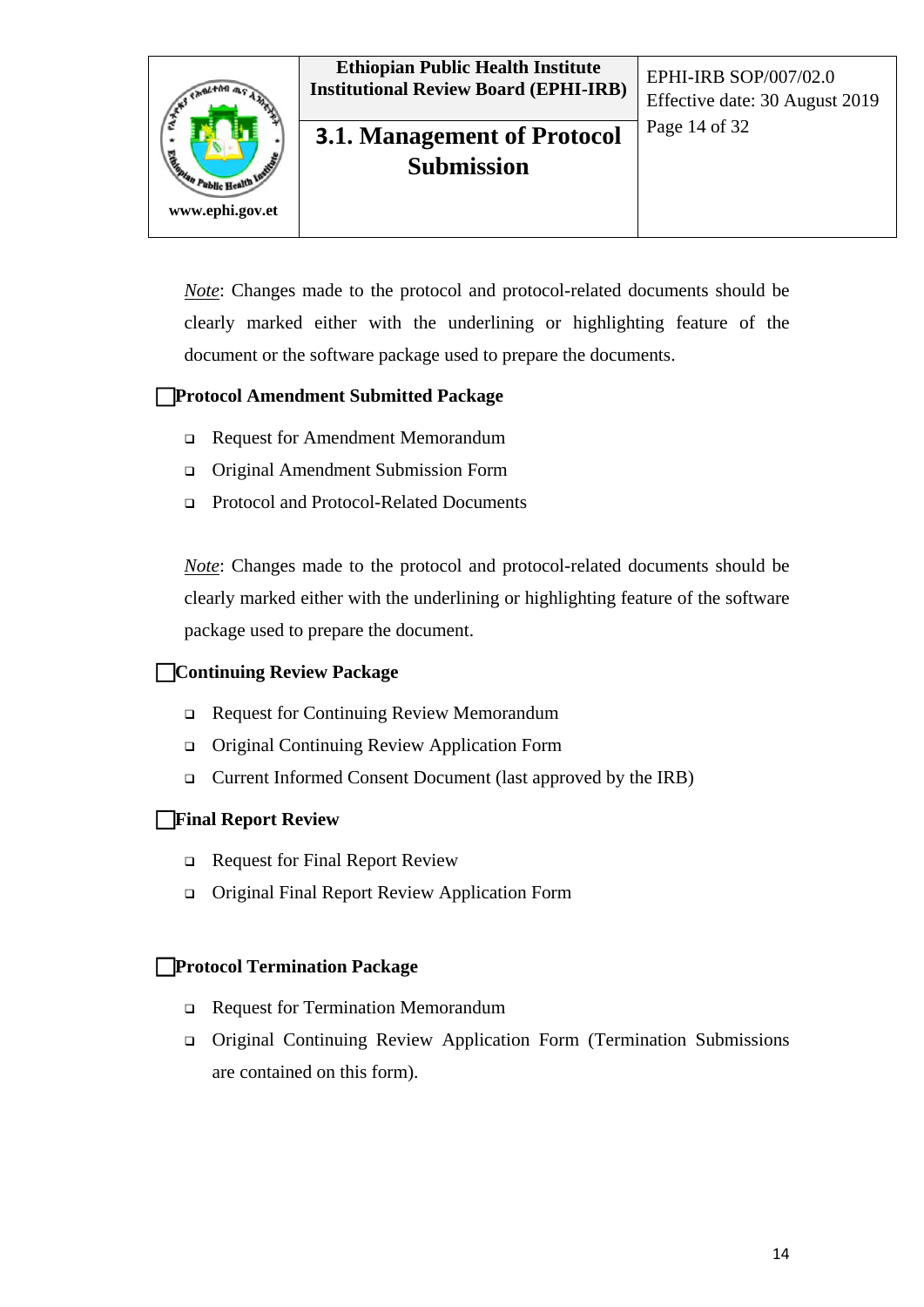

Annex 2: Memorandum of Understanding Template (EPHI-IRB AF 02-007/02.0)



#### **LOG OF PARTNER INSTITUTION**

## MEMORANDUM OF UNDERSTANDING

#### **THIS AGREEMENT** is made as of [**INSERT DATE**]

BY AND BETWEEN:

1. **The Ethiopian Public Health Institute**, Federal Government Organ, established under council of ministers regulations number Gulelle Arbegnoch Street, Gulelle Sub city, Addis Ababa, Ethiopia ("**EPHI**");

And

2. The [**NAME OF ENTITY**], [**TYPE OF ENTITY**] established under [**CONSTITUTING DOCUMENT**] with office located at [**FULL ADDRESS**], ("**ACRONYM**").

#### **RECITALS**

- A. **Whereas**, EPHI is engaged in Public Health research, Public Health emergency management and National Laboratory Quality system establishment and [**NAME OF ENTITY**] is engaged in [**MAJOR LINES OF Engagement**];
- B. **Whereas**, EPHI and [**NAME OF ENTITY**] each desires to conduct the scientific research described in Annex A hereto; and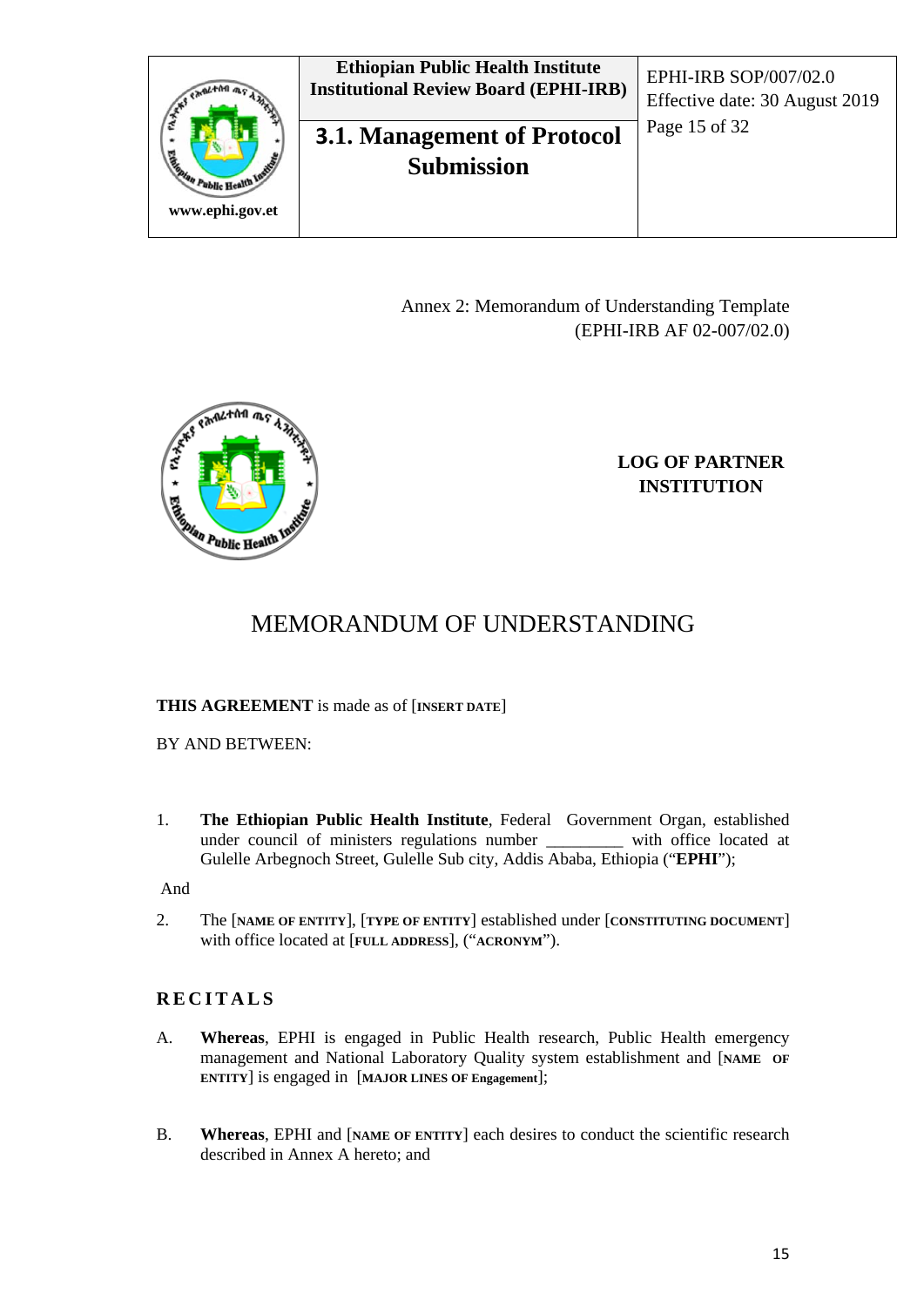

C. **Whereas**, EPHI and [**NAME OF ENTITY** ] believe that collaborating with each other in the performance of such research will be of mutual benefit, will further strengthen the health and benefits of Ethiopian people and will foster the development of scientific knowledge;

**NOW, THEREFORE**, in consideration of the promises and mutual covenants set forth herein, EPHI and [**NAME OF ENTITY**] agree as follows.

#### **1. Definitions**

In this, agreement the following words shall have the following meanings:

| "Agreement"                        | shall means this MOU agreement<br>including<br>all<br>attachments<br>and<br>schedules referred to herein;                                                                                                                                          |
|------------------------------------|----------------------------------------------------------------------------------------------------------------------------------------------------------------------------------------------------------------------------------------------------|
| "Arising Intellectual property"    | shall<br>individually and<br>means<br>all<br>collectively,<br>intellectual<br>property made, conceived<br>$\alpha$<br>developed during the term of this<br>agreement and directly resulting<br>from the research project carried<br>out hereunder; |
| "Background Intellectual Property" | means, individually and<br>shall<br>all<br>intellectual<br>collectively,<br>property developed, produced or<br>obtained by a Party outside the<br>scope of the research Project;                                                                   |
| "Completion Date"                  | shall means the last day of the term<br>described in Section;                                                                                                                                                                                      |
| "Effective Date"                   | shall means the date on which<br>EPHI and [NAME OF ENTITY] signs<br>this agreement;                                                                                                                                                                |
| "Intellectual property"            | shall includes without limitation<br>any right, or associated rights to all<br>copyrights, trademarks, services<br>marks, database rights, design<br>rights, trade secrets, and patents;                                                           |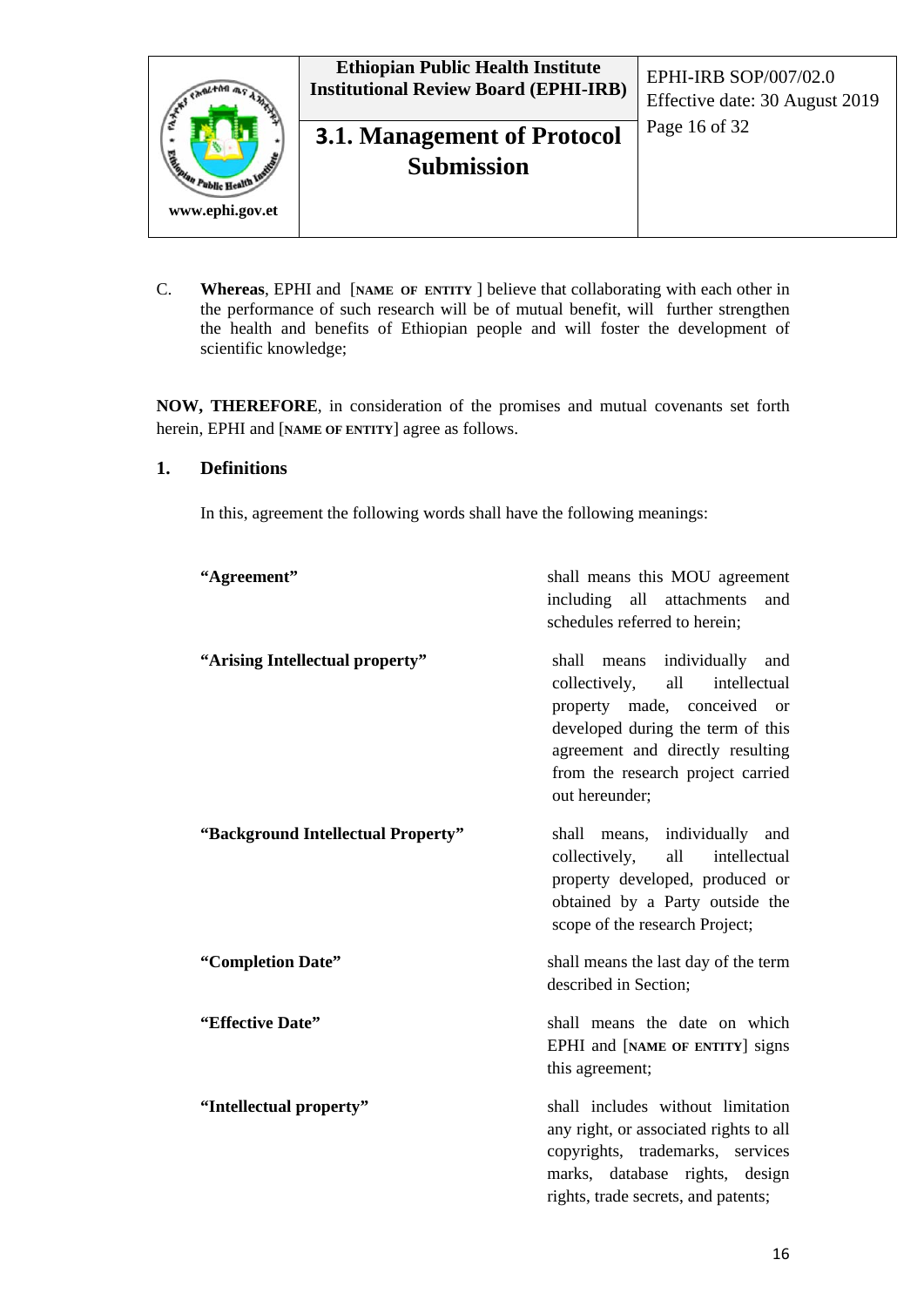

**"Parties"** shall means the EPHI and [**NAME OF ENTITY**]; Party means either one of them.

**"Project"** shall means the activity described in Annex A;

#### **2. Purpose of the agreement**

This agreement between EPHI and [**NAME OF ENTITY**] defines the terms and conditions under which the parties undertake the [**BRIFE SENETENSE DISCRIBING THE PROJECT BRIFE SENETENSE DISCRIBING THE PROJECT**] in accordance with the research protocol entitled [**TITLE OF THE PROTOCOL**]

#### **3. Objective of the project**

The general objective of this project is (briefly describe the goal and the method or what is to be done and how) and provide evidence based information to the Federal Ministry of Health (stake holders, partners … if any)

#### **4. Obligations of EPHI**

EPHI shall:

- 4.1 Lead the design, protocol development, and the implementation (data collection, analysis and reporting) of the project;
- 4.2 Establish partnership and provide leadership for the successful completion of the project in the specified timeframe;
- 4.3 Make all efforts to achieve the goals and objective of the project using commonly accepted professional standards of workmanship and effort;
- 4.4 Organize the national dissemination workshops;
- 4.5 [Any additional responsibility]
- 4.6 [Any additional responsibility]

The detail roles and responsibilities of the parties are described in Annex A of this agreement

**5. Obligations of** [**NAME OF ENTITY**]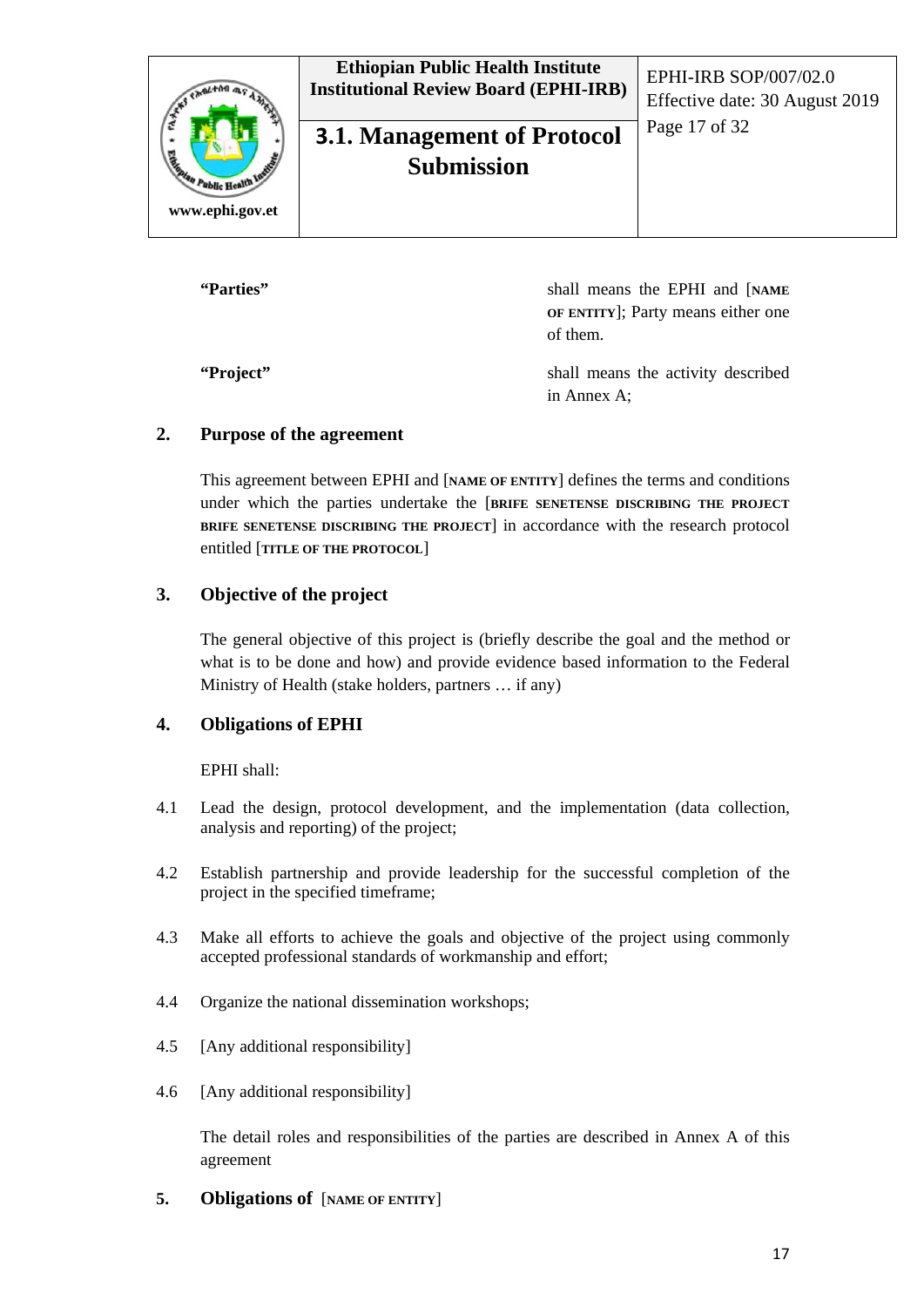

#### [**NAME OF ENTITY**] shall:

- 5.1 Provide technical assistance to EPHI in the design, implementation, data analysis and reporting of the project;
- 5.2 Build the capacity of EPHI's workforce and infrastructure;
- 5.3 Provide financial resources to support the project;
- 5.4 Provide technical and logistics assistance;
- 5.5 [Any additional responsibility]
- 5.6 [Any additional responsibility]

#### **6. Financial arrangement**

- 6.1 In consideration of the project described in Annex A and subject to the terms and conditions of the agreement [**NAME OF ENTITY**] will pay EPHI up to (total amount in USD) which shall be used exclusively for and in accordance with the project budget in Annex B.
- 6.2 [**NAME OF ENTITY**] shall pay the Grant Funds to EPHI in accordance with the schedule of project milestones in Annex B. more specifically:
	- A. First payment of  $\_\_\%$  of total EPHI budget will be made upon signing by both parties of this MOU.
	- B. Second payment of % of total EPHI budget will be made upon [Date]
	- C. Final payment of % of total EPHI budget will be made upon [Date]
- 6.3 EPHI will provide financial reports to\_\_\_\_\_\_. The report should show a clear accounting period for actual expenditures against the approved budget as and be set out using the financial report template appended in Attachment F. The financial report must be signed by EPHI's representative and authorized financial officer.
- 6.4 EPHI shall furnish, compile and make available at all reasonable times to [**NAME OF ENTITY**] any records, accounts financial statements or information, oral or written, which may reasonably request in respect of the funds received by the EPHI.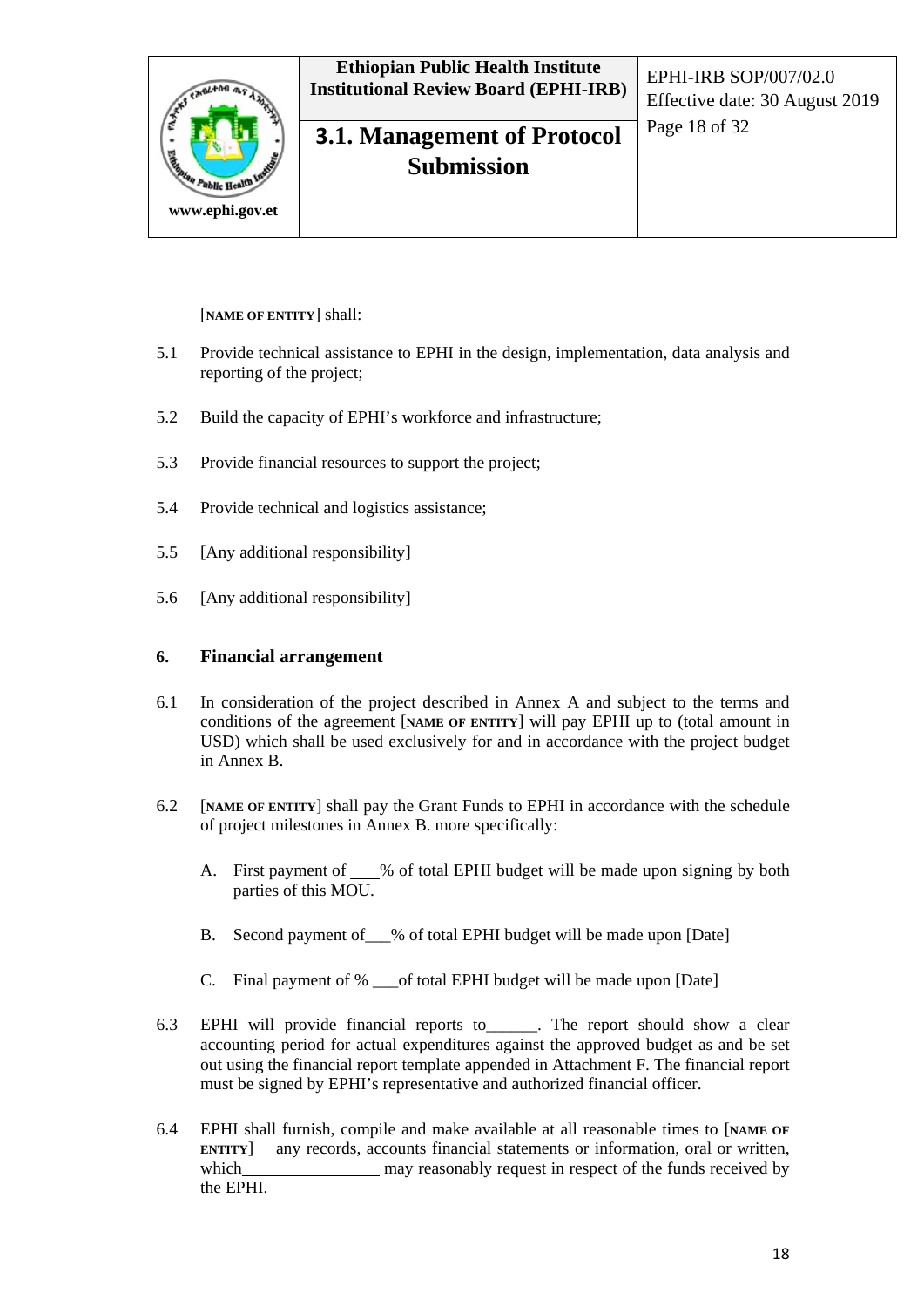

- 6.5 [**NAME OF ENTITY**] Reserves the right on its own or through an agent to conduct an audit of all books, records, documents, and computer records relating to the grant fund at the EPHI premises.
- 6.6 EPHI will complete the Bank Information Form in Attachment D and return it with the signed copy of this Agreement. This will facilitate electronic payment to EPHI's account.

#### **7. Report**

Both parties shall collaborate to produce a report on the progress and the final result of the project.

#### **8. Confidentiality**

- 8.1 Each party undertakes in favor of the other that it will treat as confidential all results including any and all information whether of a technical, scientific and academic nature or otherwise relating in any manner to the business or affairs of the other party as may be communicated to it hereunder or otherwise in connection with this MOU and will not disclose such information to any person, any legal entity or to the media, and will not use such information other than for the purpose of this MOU, subject to any prior specific written authorization by the other party to such disclosure or use. The party receiving confidential information undertakes to treat all such information as secure and confidential and not to disclose the same to any unauthorized third party, without the disclosing party's prior written consent. The receiving party undertakes to likewise ensure that all of its employees, who are given access to such confidential information, are equally bound to this undertaking, during the term of this agreement and for a period of three years thereafter.
- 8.2 The obligations in clause 8.1 above shall not apply to data or information which the receiving party can clearly demonstrate:
	- a) was known to the receiving party prior to disclosure; or
	- b) was or becomes in the public domain through no fault of the receiving party; or
	- c) becomes available to the receiving party by an unconnected third party with the lawful right to make such a disclosure; or
	- d) has been independently developed or conceived by it; or
	- e) it is required to disclose by order of a court of competent jurisdiction.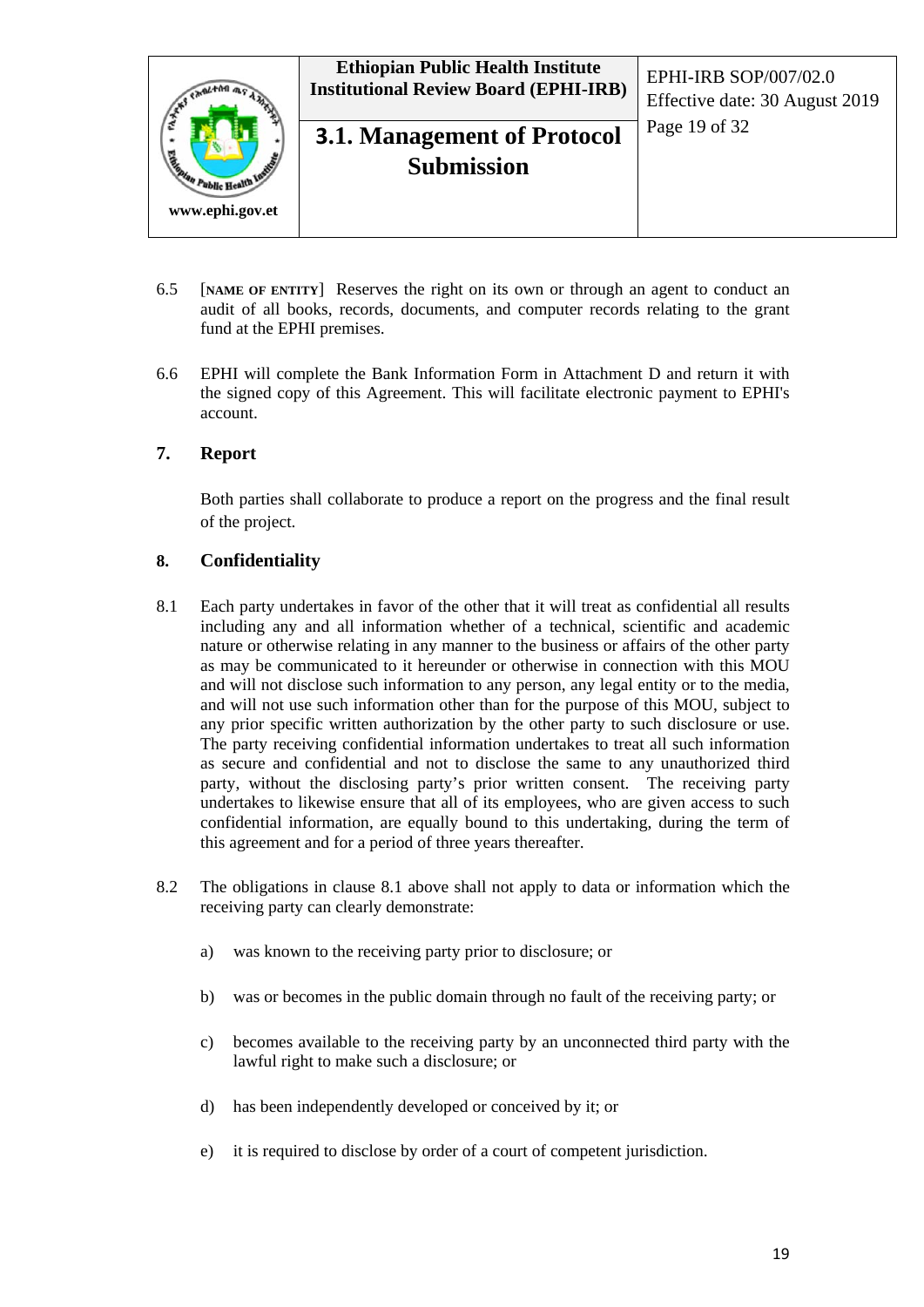

## **3.1. Management of Protocol**  $\left[\begin{array}{cc} \text{Page 20 of 32} \end{array}\right]$ **Submission**

- f) reporting to parliament or other governmental organs mandated by law to oversee the activities of the recipients.
- g) is approved for release in writing by an authorized representative of the other party.

#### **9. Project data**

EPHI remains a full owner of the project data (row data) and has the right to fully use the data for further analysis and publication. [**NAME OF ENTITY**] should request and get approval from EPHI if it intends to do any further analysis and publication using the project data other than those contained in deliverables.

#### **10. Publication**

Both parties shall have the right to jointly and severally disseminate and/or publish the findings resulting from and specific to the work completed under this agreement, all publications arising from the research which one party intends to publish will be submitted in writing to the other party detailing any results and any background that the party intends to publish, at least thirty (30) days before the date of the proposed submission for publication. One party may, by giving written notice to the other party ("a confidentiality notice"): require that party to delay the proposed publication for a maximum of three (3) month(s) after receipt of the confidentiality notice if, in the party's reasonable opinion, delay is necessary in order to seek patent or similar protection for any of the party's background or any results that are to be published; or prevent the publication of any of the party's background that is confidential information. The confidentiality notice must be issued within thirty (30) days after the party receives details of the proposed publication. If a confidentiality notice is not received within that period, the party may proceed with the proposed publication. For the avoidance of doubt, the parties will discuss and agree authorship for any publication relating to the research.

#### **11. Intellectual property**

11.1 Nothing in this agreement shall affect the ownership of intellectual property rights existing prior to this Agreement or generated outside the Project which one Party agrees to make available to the other in the course of the project ("Background"). If one party makes any of its background available to the other party in the course of the research, the party receiving such background shall treat it as confidential information disclosed under clause 8 above, and shall not disclose it to a third party nor use it for any purposes other than that for which it was made available to that party. Each party hereby agrees to make any background which is relevant to the research available, to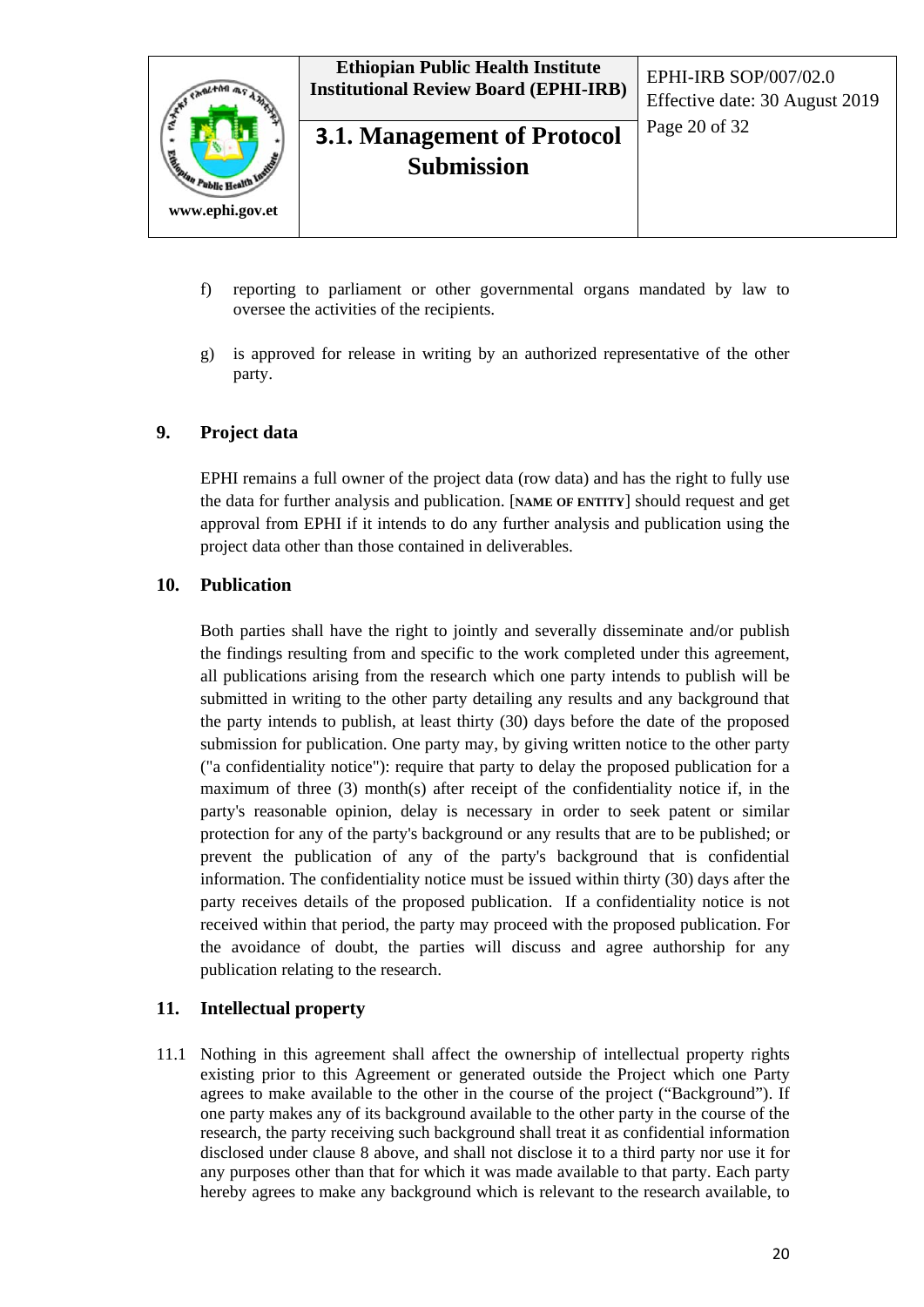

the extent which it is free to do so, to the other solely for the purposes of undertaking the research and the Project.

- 11.2 Any intellectual property create, generated or developed from, the research within the project (the Arising IP ") shall be owned jointly EPHI and [**NAME OF ENTITY**]. Each party shall be free to use the Arising IP for any purpose.
- 11.3 The parties agree that the process of commercializing the Joint IP shall be their joint responsibility. The parties will enter into a revenue sharing agreement, where necessary to do so, to agree a fair and reasonable distribution of any exploitation income arising from the Joint IP (after deduction of direct costs and reasonable fees).
- 11.4 For the avoidance of doubt, the ownership of results as described above shall apply whether the results have been made by any one of EPHI and [**NAME OF ENTITY**] or by the two Parties.

#### **12. Duration**

The term of this agreement will start on the effective date and will continue in effect until [**ENDING PERIOD**], unless terminated earlier in accordance with this agreement. The parties may, by written agreement, extend the term of the agreement.

#### **13. Representatives and notice**

Any notice or request required under the agreement shall be effective when delivered by hand, mail, email or facsimile to the attention of the designated representatives of the parties identified below. The parities shall notify one another of any change in their representatives.

 **For EPHI For** [**NAME OF ENTITY**]

|         | Name $\qquad \qquad$                                    |
|---------|---------------------------------------------------------|
| Title   | $\text{Title} \qquad \qquad \qquad \qquad \text{Title}$ |
|         |                                                         |
|         |                                                         |
| P.O.Box | P.O.Box                                                 |

**14. Termination**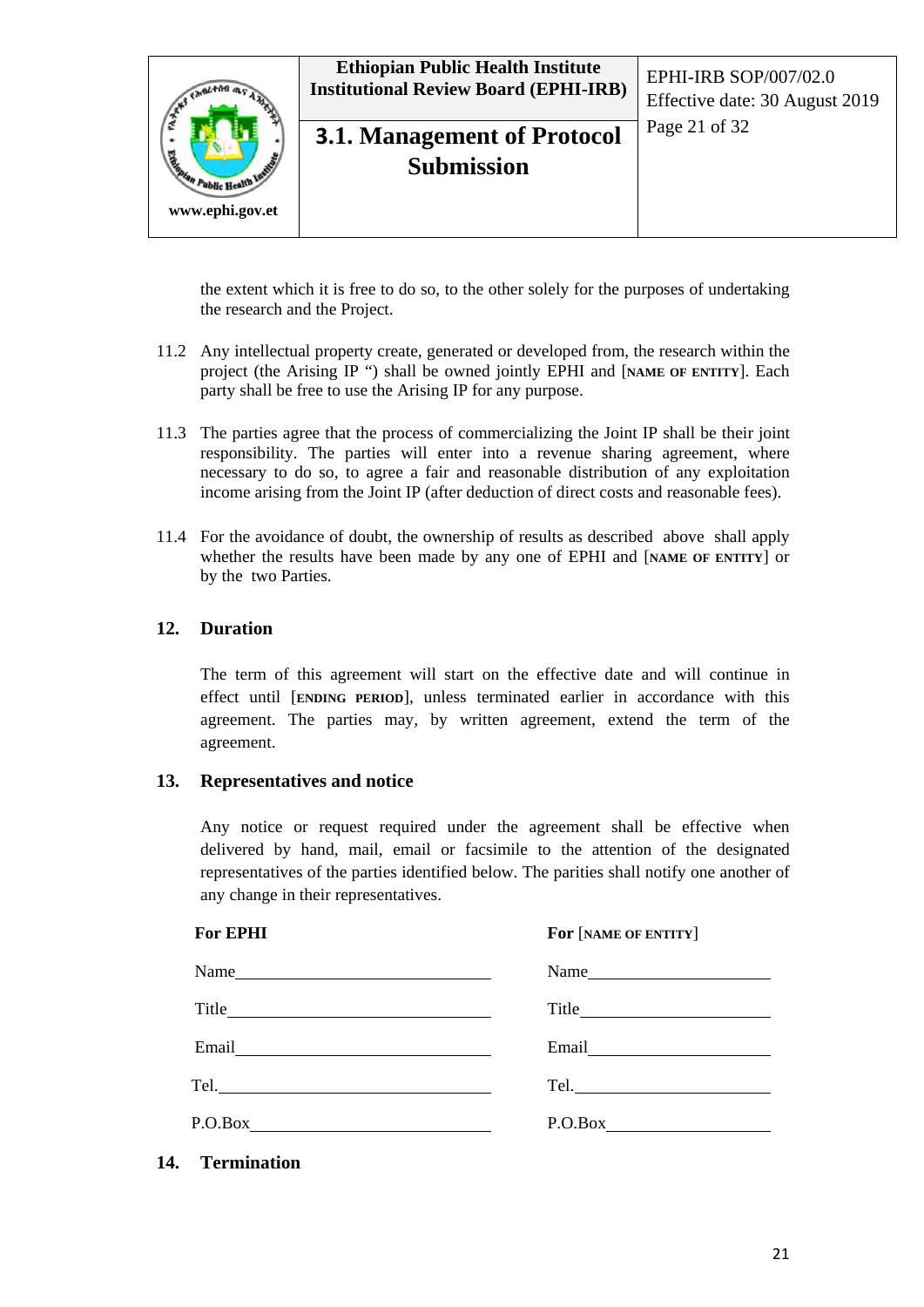

- 14.1 This agreement may be terminated by either party forthwith by giving written notice to the other party if the other party commits a material breach of any of the terms of this agreement and if the breach is capable of remedy, fails to remedy it within sixty days after being given a written notice containing full particulars of the breach and requiring it to be remedied
- 14.2 In case of termination EPHI with in thirty days of the date of termination invoice EPHI in respect of all payments due by EPHI under this agreement and any non cancellable costs and commitments relating to the research project which have been incurred as at the date of termination of this agreement
- 14.3 Termination or expiry of this agreement shall not affect the right of either party against the other party in respect of the period up to and including the date of termination or expiry

#### **15. General**

- 15.1 **Headings:** The headings in this agreement are for ease of reference only; they do not affect its construction or interpretation.
- 15.2 **Assignment:** both parties shall not assign, delegate, sub-contract, charge, mortgage or otherwise transfer any or all of its rights and obligations under this Agreement without the prior written consent of Imperial, which shall not unreasonably be withheld.
- 15.3 **Illegal/Unenforceable Provisions:** If any part or any provision of this agreement shall to any extent prove invalid or unenforceable in law, including the laws of the European Union, the remainder of such provision and all other provisions of this agreement shall remain valid and enforceable to the fullest extent permissible by law, and such provision shall be deemed to be omitted from this agreement to the extent of such invalidity or unenforceability. The remainder of this Agreement shall continue in full force and effect and the parties shall negotiate in good faith to replace the invalid or unenforceable provision with a valid, legal and enforceable provision which has an effect as close as possible to the provision or terms being replaced.
- 15.4 **Waiver of Rights:** No failure to exercise or delay in the exercise of any right or remedy which any party may have under this agreement or in connection with this agreement shall operate as a waiver thereof, and nor shall any single or partial exercise of any such right or remedy prevent any further or other exercise thereof or of any other such right or remedy.
- 15.5 **No agency:** This agreement is not intended to establish, and shall not be construed by the Parties in the future as having established any form of business partnership between themselves.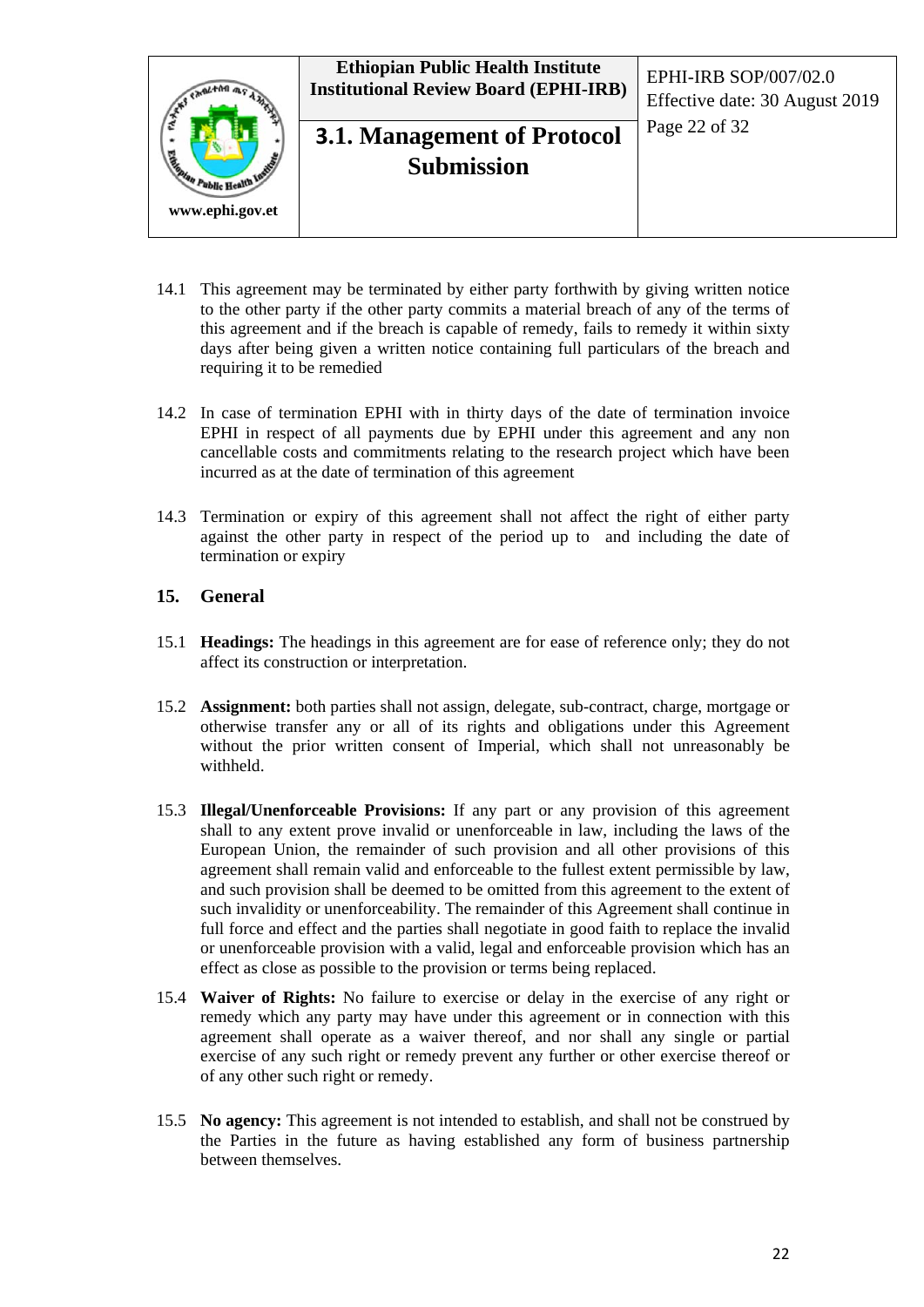

- 15.6 **Entire Agreement:** This agreement (including its Schedules) supersedes all other agreements and understandings, whether written or oral, between the parties about the research and constitutes the entire agreement between the parties concerning the research.
- 15.7 **Third Parties:** Except as otherwise expressly provided for herein, nothing in this agreement shall confer or purport to confer on any third party any benefit or any right to enforce any term of this agreement.
- 15.8 **Amendments:** Any amendments to this agreement shall be agreed in writing by both parties.
- 15.9 **Governing Law:** this agreement is made and shall be interpreted in accordance with Ethiopian law and subject to the exclusive jurisdiction of the Ethiopian courts.
- **AGREED** by the parties through their authorized signatories:

For and on behalf of For and on behalf of **ETHIOPIAN Public Health Institute** [**NAME OF ENTITY**]

 $\overline{\phantom{a}}$ 

Print name Print name

Title Title

Signed Signed Signed

Date Date Date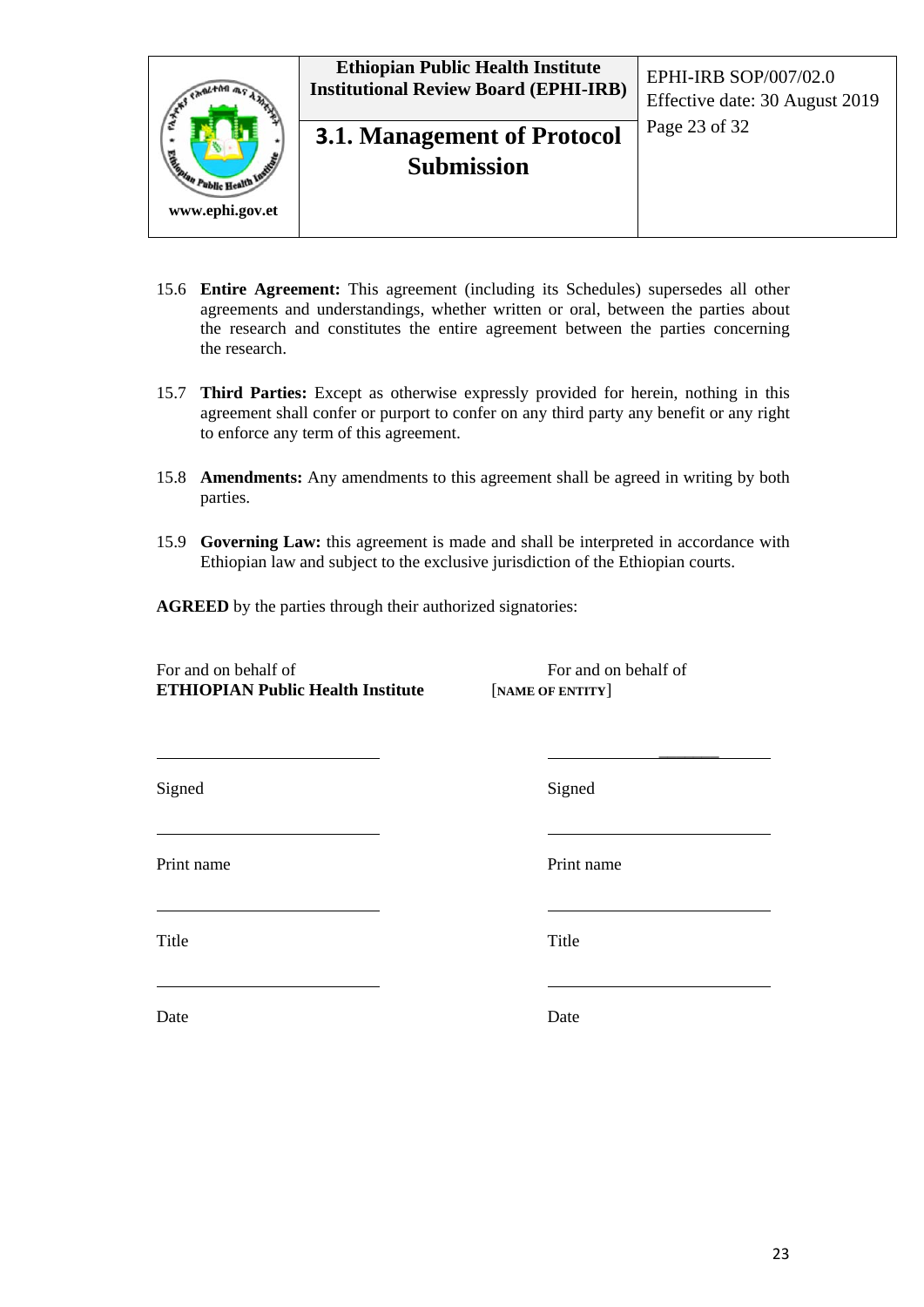

Annex 3: Material Transfer Agreement Template (EPHI-IRB AF 03-007/02.0)



# Edition Public Health MATERIAL TRANSFER AGREEMENT TEMPLATE

This Material Transfer Agreement (MTA) has been prepared for use by Ethiopian Public Health Institute (EPHI) in all transfer of biological material (samples, Isolates, DNA/RNA, derivatives) abroad.

**Provider**:

**Recipient**:

**CANLTAN MS** 

#### **1. Scope of application**

- 1.1 The application of this material transfer agreement shall cover materials sent to the recipient for research purpose or for laboratory service.
- 1.2 Research purpose shall mean research conducted on the transferred material in connection with a research protocol developed and conducted by:
	- a) Provider
	- b) Recipient  $\Box$
	- c) Collaboration between provider and recipient  $\Box$
- 1.3 Laboratory service shall mean confirmatory test, referral, quality assurance etc. to be conducted by the recipient laboratory as per the request of the provider.  $\Box$

#### **2. Material**

Provider agrees to transfer to recipient the Following biological materials/sample /provide detail description/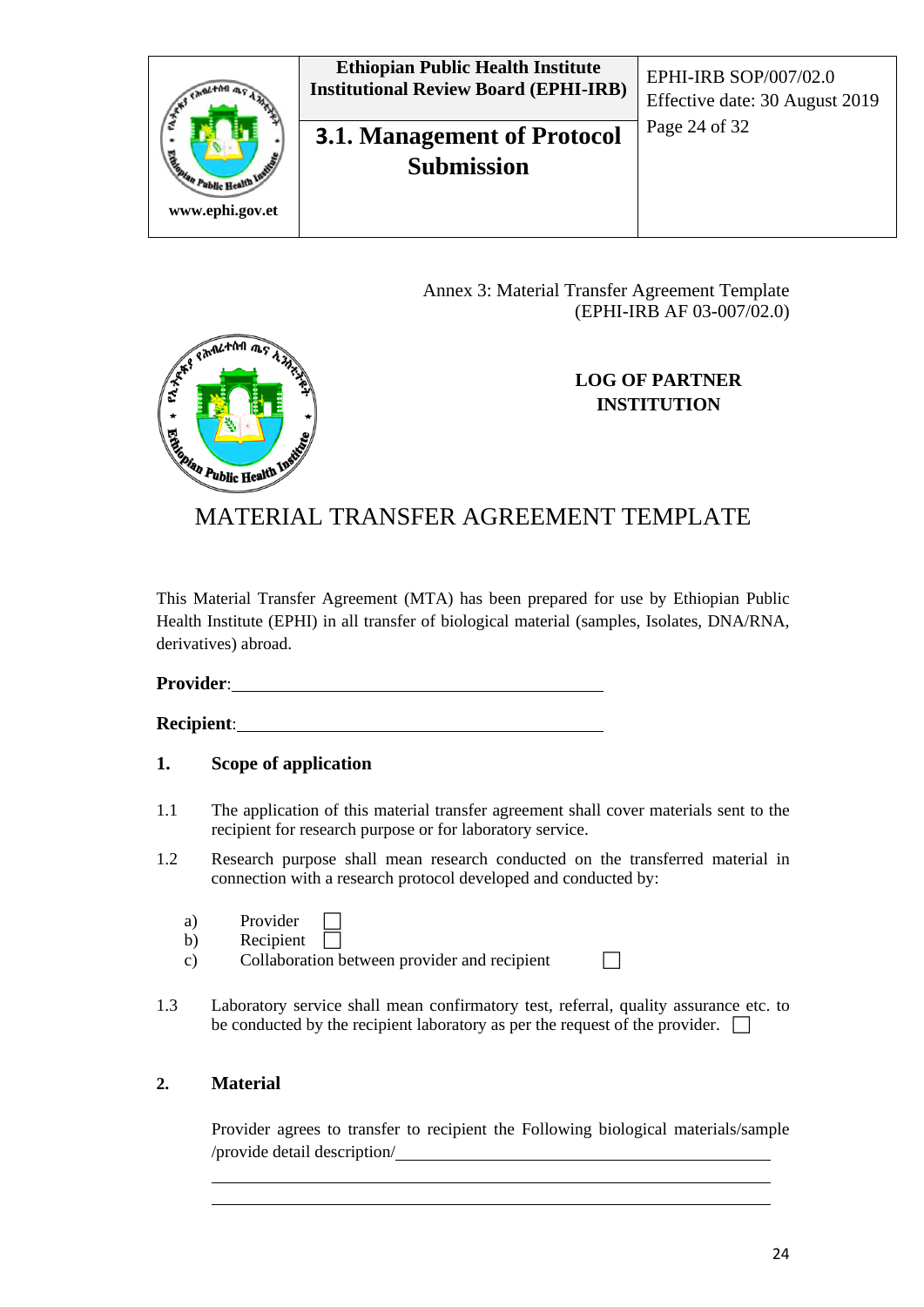

#### **3. Project description**

- 3.1 In case of material transferred for research purpose, the research protocol under which the material is going to be used shall be described with specificity and as much as possible indicate the specific experimental test to be conducted on the material.
- 3.2 In case of material transfer for laboratory service, the purpose and laboratory procedures and analysis to be conducted on the material shall be described

#### **4. Obligation of the recipient**

- 4.1 The recipient agrees:
	- a. that the material is to be used solely for the purpose outlined under 3.1 and 3.2 above as applicable.
	- b. that the material will not be used for commercial purposes such as screening, production or sale for which a commercialization license may be required.
	- c. not to use the material in humans, in clinical trials, or for diagnostic purposes involving humans without the written consent of the provider.
	- d. to comply with all national and international guidelines rules and regulations applicable to the Research Project and the handling of the research material.
	- e. to retain the material in a secure location on its premises and will not permit the material or any part of it to come into the possession or control of any other organization or any individual other than those employees who are involved in the project under direct supervision of the recipient.
	- f. to ensure that suitable systems are in place for the tracking of material while in its possession.
	- g. not to transfer the material in whole or in part to third parties without the relevant third party entering into a separate Material Transfer Agreement with the provider.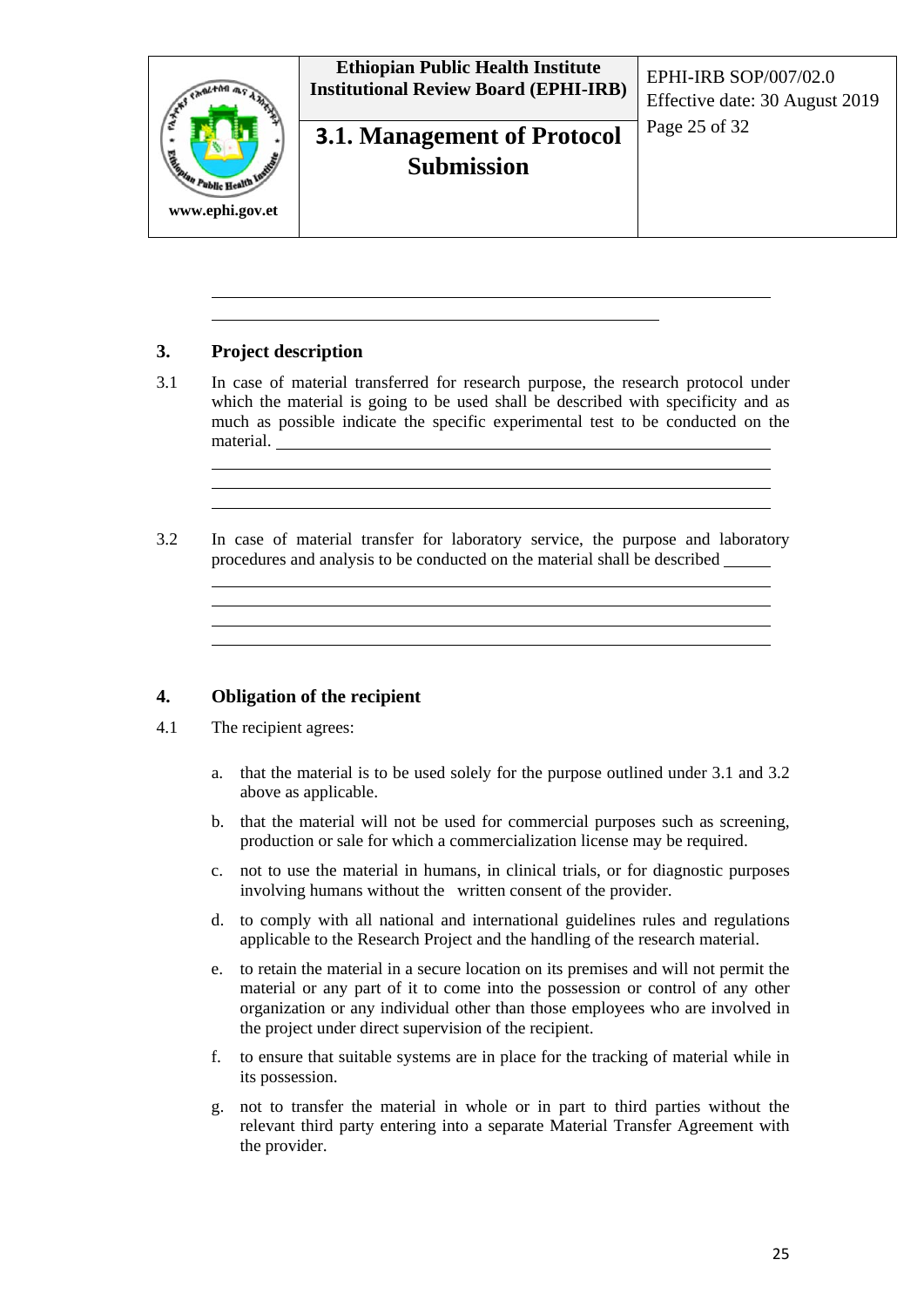

- h. that the material will not be used either alone or in conjunction with any other information, to establish the individual identities of any of the subject from whom material was obtained.
- 4.2 In addition to what has be set for the above, incase material are transferred for laboratory service the materials shall not be used for any other purpose including without limitation any treatment, diagnostic research or evaluation purpose including publication.

#### **5. Ownership of material**

5.1 The material remains the property of the provider. There is no transfer or license or implied transfer or license of rights in the material from the provider to the recipient including all intellectual property rights. This agreement does not restrict the rights of the provider to distribute the material to other institutions

#### **6. Publication**

For research protocol developed and conducted by the provider, the right for publication shall unilaterally resides on the provider. In case of a research protocol developed and conducted by the recipient, the recipient may publish, otherwise publicly disclose, or submit for publication an article, manuscript, abstract or other material that includes the results of the use the materials in research after securing the consent of the provider, such consent not to be an reasonably withheld. The recipient agrees to acknowledge the role of the provider in any publication arising out of the recipient use of the materials.

#### **7. Intellectual property rights**

- 7.1 For research protocol developed and conducted by the provider, the provider shall own all right, title and interest in and to any data, result know-how, any patentable invention and other intellectual property that are generated by or on behalf of the provider in connection with the use of the material in the research **("know-how") ("invention")**.
- 7.2 For research protocol developed and conducted by the recipient, the recipient shall own all right, title and interest in and to any data, result know-how, any patentable invention and other intellectual property that are generated by or on behalf of the recipient in connection with the use of the material in the research **("know-how") ("invention")**. Recipient hereby grants to the provider royalty fee, worldwide, nonexclusive license to make, have made, use, and otherwise practice the invention/know how owned by the recipient for the purpose of research and teaching including use by Ethiopian government in its health care system and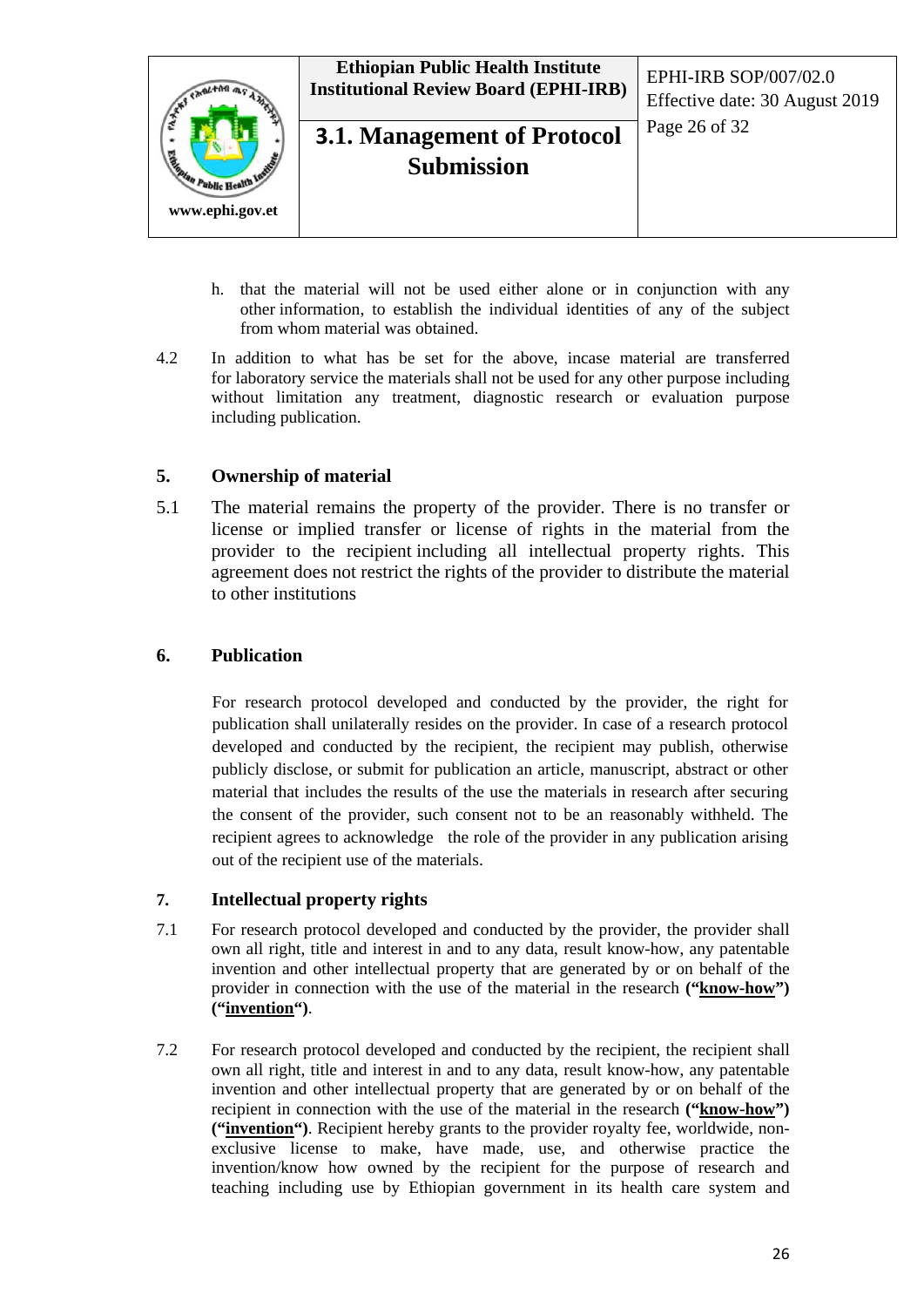

for health policy formulation, programs and interventions benefiting the Ethiopian people.

7.3 In case of material transferred for laboratory service the provider shall have sole and exclusive right, title and interest in and to any result, evaluation, report, information, invention, improvement, writing, communications, underlying data, and other documentation prepared, generated, or developed by and on behalf of the provider. Unless otherwise expressly agreed by the provider any and all intellectual property and publication right in connection with the evaluation or generated from the evaluation (laboratory service) shall be owned and held exclusively by the provider.

#### **8. Collaborative activities**

Materials transferred by the provider to the recipient as the result of research collaboration, the publication and property right shall be determined by the project protocol and the MOU signed by the recipient and the provider.

#### **9. Disclosure**

Recipient shall promptly disclosed to provider any invention generated in the research. In addition, recipient shall provide the provider with written report summarizing the result of any use of the material in the research or any results obtained in any other use of the material every six month during the term of the agreement, including up on expiration or termination of this agreement. Such reports shall include a summary of all data, and all information, inventions, discoveries ,"know how" or any other intellectual property made or generated by or on behalf of the recipient relating to the material .The recipient shall provide to the provider copy of all such data including accepted publications, articles, abstracts, presentations etc…

#### **10. No Responsibility/Indemnity**

10.1 The provider does not take any responsibility for loss, damage, wastage or spoilage of the research material during or after shipment to the address provided by the recipient under conditions agreed to in the protocol on shipment of the samples. This research material is provided as a service to the research community. **IT IS BEING SUPPLIED TO RECIPIANT WITH NO WARRANTIES, EXPRESS OR IMPLIED, INCLUDING ANY WARRANTY OF MERCHANTABILITY OR FITNESS FOR A PARTICULAR PURPOSE.** Provider makes no representations that the use of the research material will not infringe any patent or proprietary right of third parties.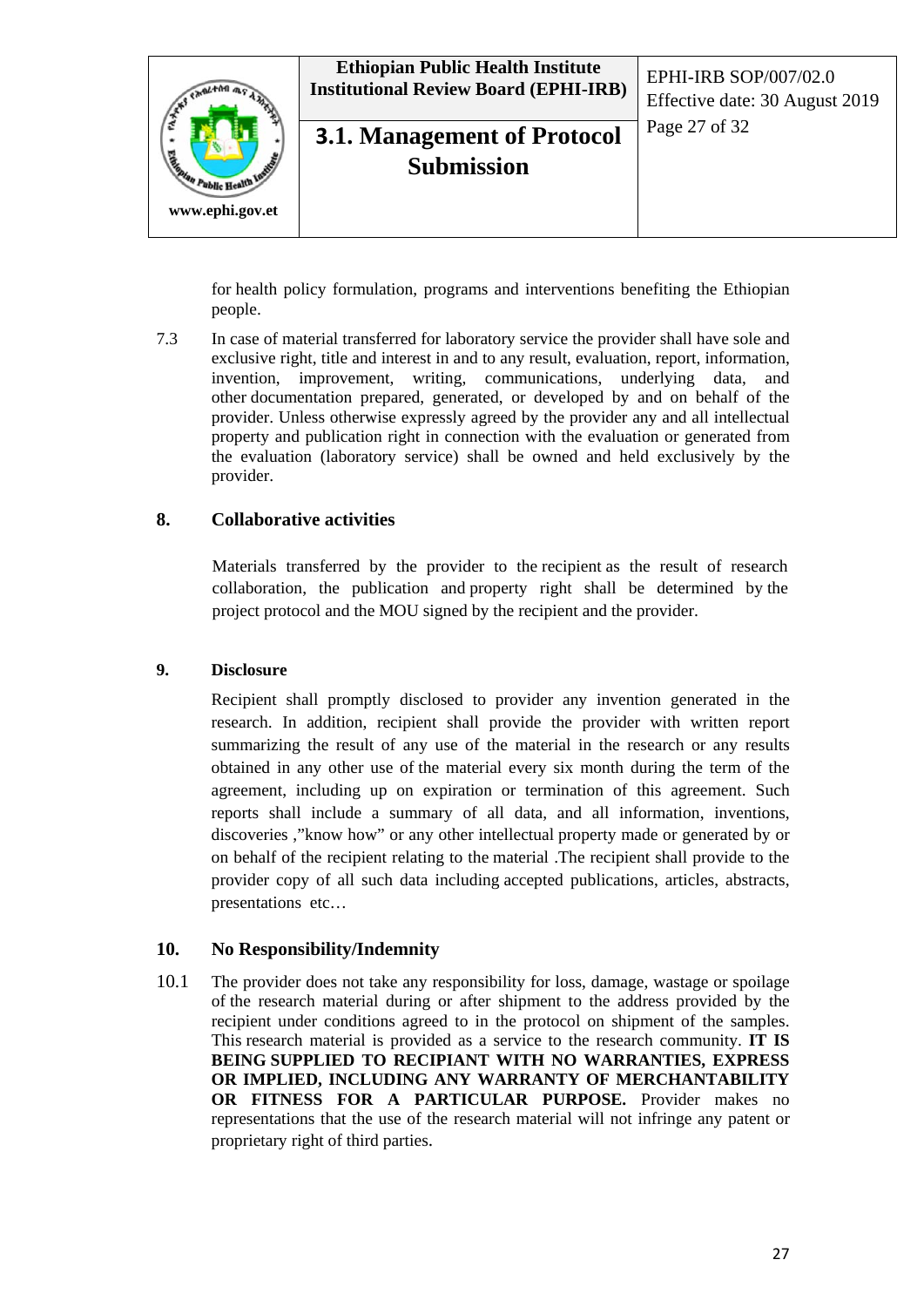

10.2 The provider will, not be liable to the recipient or the recipient scientist for any loss,claim or demand made by the recipient or made against the recipient by any other party due to or arising from the use, storage and disposal of the material by the recipient, except when cause by the gross negligence or willful misconduct of provide.

#### **11. Return of material**

The Material (and any copies thereof made by or in possession of or under the control of the recipient) shall be and remain the property of the provider and shall be immediately returned or if the provider so requires, destroyed (i) on termination of this agreement, or (ii) if the recipient is in breach of any provision of this agreement, and (iii) at any other time on request of the provider. If the recipient is required to destroy the materials then it will ensure that this is done in compliance with all applicable laws and regulations and will confirm in writing to the provider that the materials have been destroyed.

#### **12. Duration**

This agreement commence on the last signature date of this agreement ("Effective Date") and ending Year/Month thereafter (the "**Term**") unless terminated earlier in accordance with this agreement. The term may be extended as mutually agreed in writing by the Parties.

#### **13. Final provisions**

- 13.1 The undersigned provider and recipient expressly certify and affirm that the contents of any statements made herein are truthful and accurate.
- 13.2 The provider will retain a copy (aliquot) of every sample sent abroad as much as possible for local research needs.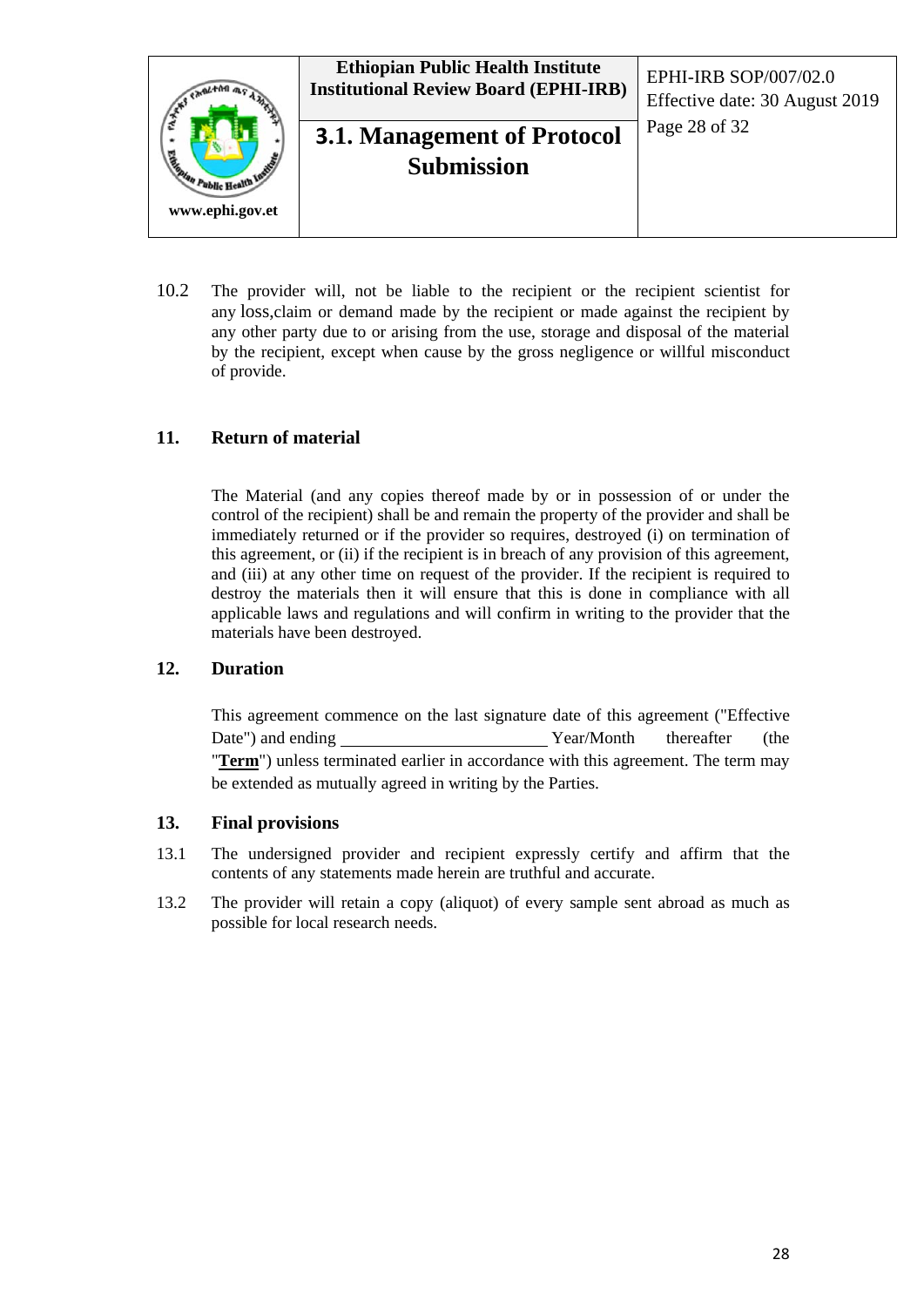| <b>Calgata</b><br>an Public Health Inc.<br>www.ephi.gov.et | <b>Ethiopian Public Health Institute</b><br><b>Institutional Review Board (EPHI-IRB)</b> | EPHI-IRB SOP/007/02.0<br>Effective date: 30 August 2019 |
|------------------------------------------------------------|------------------------------------------------------------------------------------------|---------------------------------------------------------|
|                                                            | <b>3.1. Management of Protocol</b><br><b>Submission</b>                                  | Page 29 of 32                                           |

## **For Recipient:**

| Recipient's Investigator                                                                                                                                                                                                       | Duly authorized                                                                                                                                                                                                                |
|--------------------------------------------------------------------------------------------------------------------------------------------------------------------------------------------------------------------------------|--------------------------------------------------------------------------------------------------------------------------------------------------------------------------------------------------------------------------------|
| Signature                                                                                                                                                                                                                      | Signature                                                                                                                                                                                                                      |
| Date                                                                                                                                                                                                                           | Date                                                                                                                                                                                                                           |
| Mailing Address for Material:                                                                                                                                                                                                  | Mailing Address for Notices                                                                                                                                                                                                    |
|                                                                                                                                                                                                                                |                                                                                                                                                                                                                                |
| Email: 2008 Contract District Contract District Contract District Contract District Contract District Contract Contract District Contract District Contract District Contract District Contract District Contract District Con |                                                                                                                                                                                                                                |
| For provider:                                                                                                                                                                                                                  |                                                                                                                                                                                                                                |
| Recipient's Investigator                                                                                                                                                                                                       | Duly authorized                                                                                                                                                                                                                |
| Signature                                                                                                                                                                                                                      | Signature                                                                                                                                                                                                                      |
| <u> 1989 - Johann Barbara, martin amerikan basar dan berasal dan berasal dalam basar dalam basar dalam basar dala</u><br>Date                                                                                                  | <u> 1989 - Johann Barbara, martin amerikan basal dan berasal dalam basal dalam basal dalam basal dalam basal dala</u><br>Date                                                                                                  |
| Mailing Address for Material:                                                                                                                                                                                                  | Mailing Address for Notices:                                                                                                                                                                                                   |
|                                                                                                                                                                                                                                |                                                                                                                                                                                                                                |
| Email: No. 1996                                                                                                                                                                                                                | Email: and the contract of the contract of the contract of the contract of the contract of the contract of the contract of the contract of the contract of the contract of the contract of the contract of the contract of the |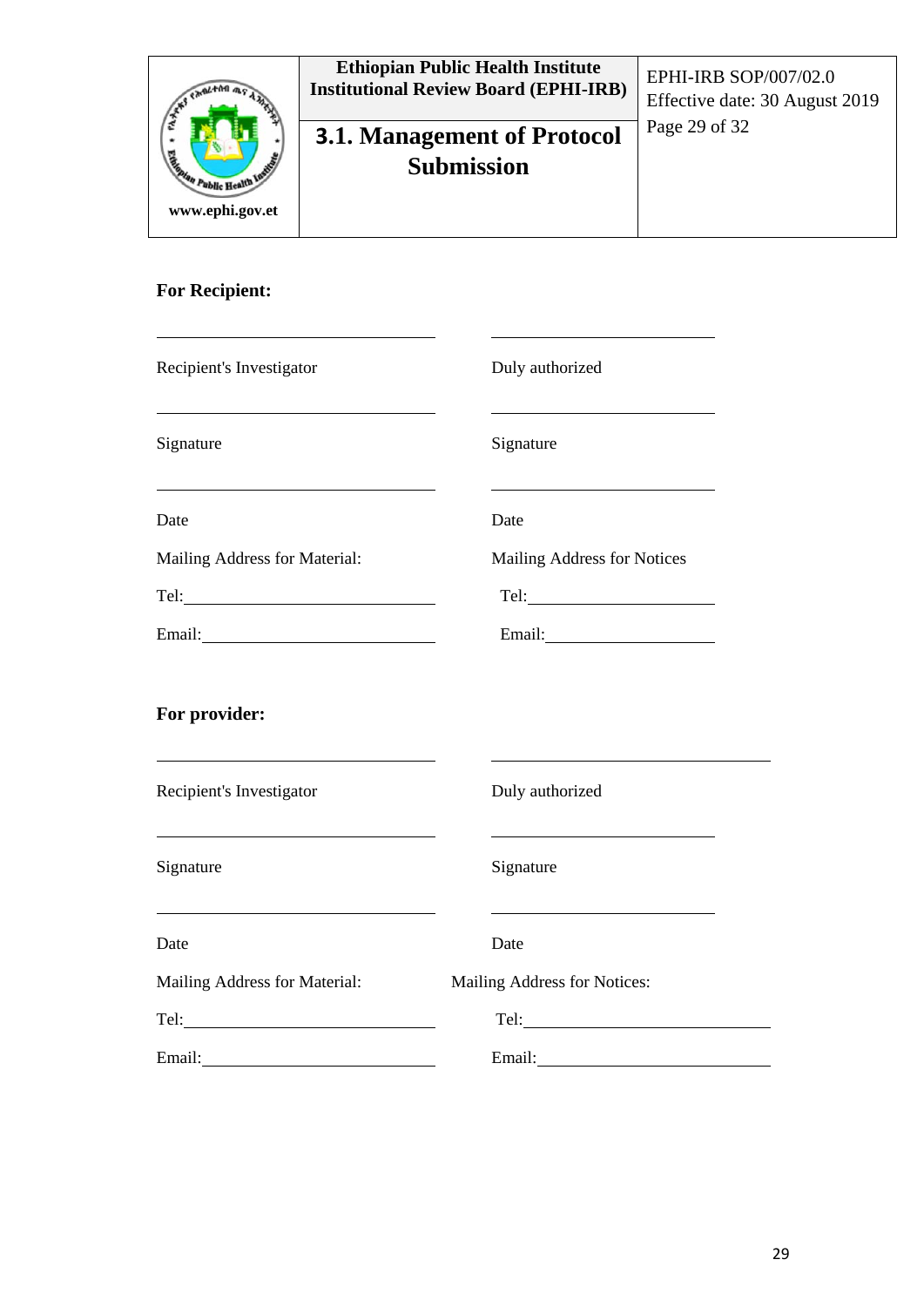

## **3.1. Management of Protocol** Page 30 of 32 **Submission**

Effective date: 30 August 2019

#### Annex 4: Consent of DG/DDG/Directorate Director on protocols (EPHI-IRB AF 04-007/02.0)

Date: DD/MM/YYYY

#### To: EPHI-IRB

From: ………………………………… (DG/DDG/Directorate Director)

Subject: Endorsement of submitted protocol

I have reviewed the project entitled "…………………………………………….," which is submitted by ………………………………………, Principal Investigator from my directorate. I endorse that the project is discussed and agreed by the responsible case team, andhave no objection for submission for consideration to be approved by EPHI-IRB. I concur with collaborating institution, the principal investigator and co-investigators included in the study and commit to shoulder directorate responsibility. I certify that the directorate will provide utmost support and closely monitor execution of the project. The directorate willalso report any protocol deviation and adverse event on human study participants that may happen at any time of project implementation.

Name of DG/DDG/Directorate Director: ………………………

Signature: ………………………

Date: ………………………..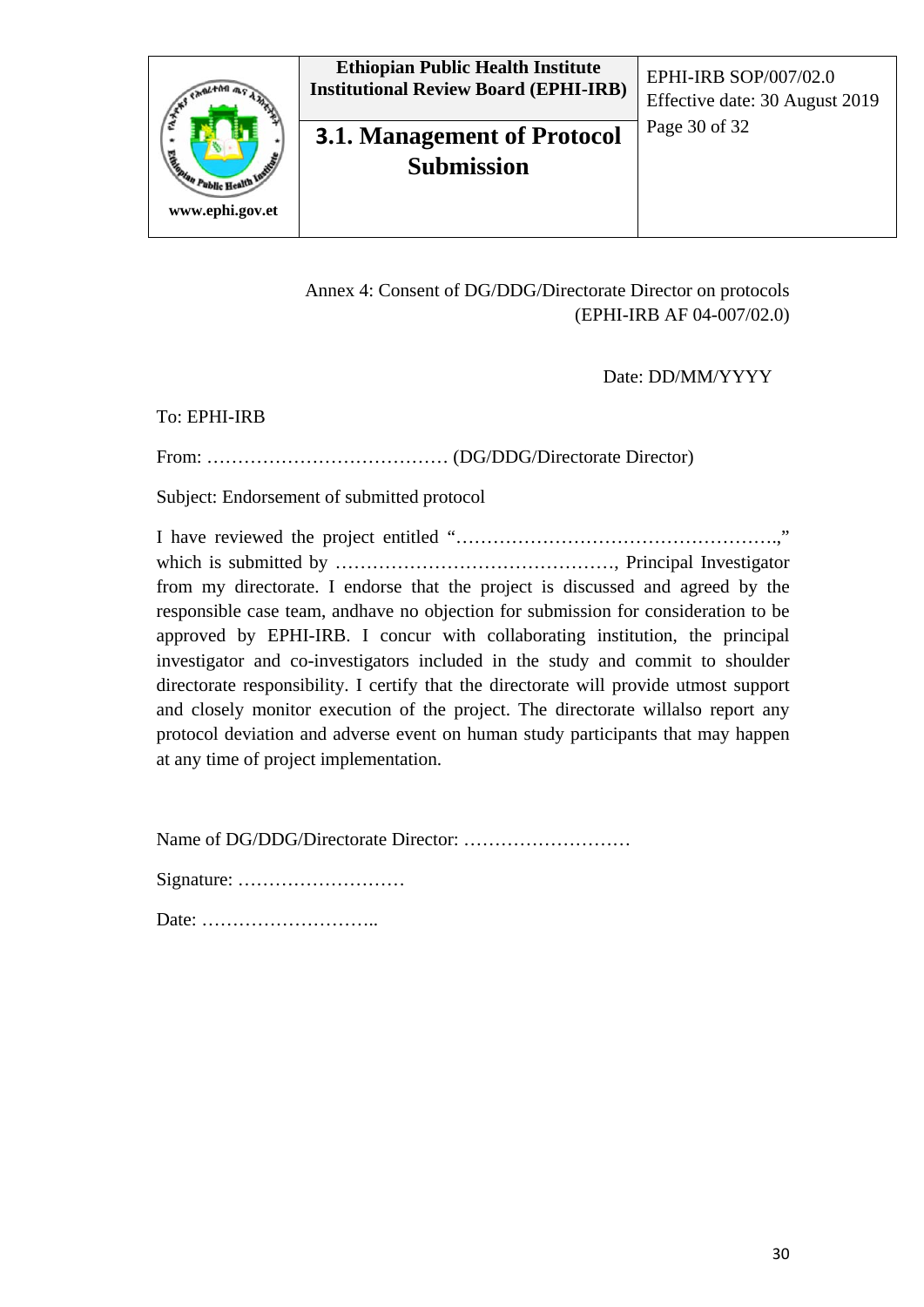

#### Annex5: Document Receipt Form (EPHI-IRB AF 05-007/02.0)

| <b>Protocol Number:</b>        |                |                                                   |                                                        |                          |                           |  | <b>Submitted date:</b>      |                      |
|--------------------------------|----------------|---------------------------------------------------|--------------------------------------------------------|--------------------------|---------------------------|--|-----------------------------|----------------------|
| <b>Type of</b>                 | Initial Review |                                                   |                                                        | Continuing Review of     |                           |  |                             |                      |
| <b>Submission:</b>             |                |                                                   | Resubmission for re-review                             |                          | <b>Approved Protocols</b> |  |                             |                      |
|                                |                |                                                   | <b>Protocol Amendments</b>                             |                          |                           |  | <b>Final Report Review</b>  |                      |
|                                |                |                                                   |                                                        |                          |                           |  | <b>Protocol Termination</b> |                      |
|                                |                |                                                   |                                                        |                          |                           |  |                             |                      |
| <b>Protocol Title:</b>         |                |                                                   |                                                        |                          |                           |  |                             |                      |
| <b>Principal Investigator:</b> |                |                                                   |                                                        |                          |                           |  |                             |                      |
| <b>Telephone number:</b>       |                |                                                   |                                                        |                          | Fax:                      |  |                             |                      |
| E-mail:                        |                |                                                   |                                                        | <b>Preferred Contact</b> |                           |  | Phone Fax e-mail            |                      |
| <b>Institute:</b>              |                |                                                   |                                                        |                          |                           |  |                             |                      |
| <b>Delivery route:</b>         |                |                                                   | $Post$ E-submission<br>In Person                       |                          |                           |  |                             |                      |
| For office use only            |                |                                                   |                                                        |                          |                           |  |                             |                      |
| <b>Submitted Documents</b>     |                |                                                   |                                                        | Protocol Summary sheet   |                           |  |                             |                      |
| (Tick in the boxes)            |                |                                                   | Filled application form                                |                          |                           |  |                             |                      |
|                                |                |                                                   | Office memo or supporting letter                       |                          |                           |  |                             |                      |
|                                |                |                                                   | Protocol and related documents                         |                          |                           |  |                             |                      |
|                                |                | Information for subjects<br>Informed consent form |                                                        |                          |                           |  |                             |                      |
|                                |                |                                                   | Case report forms $(CRF)$<br>Study budget              |                          |                           |  |                             |                      |
|                                |                |                                                   | Curriculum vitae (CV)<br><b>GCP</b> or research ethics |                          |                           |  |                             |                      |
|                                |                |                                                   |                                                        | Investigator's brochure  |                           |  | MoU                         | trainingcertificates |
|                                |                |                                                   |                                                        |                          |                           |  |                             |                      |